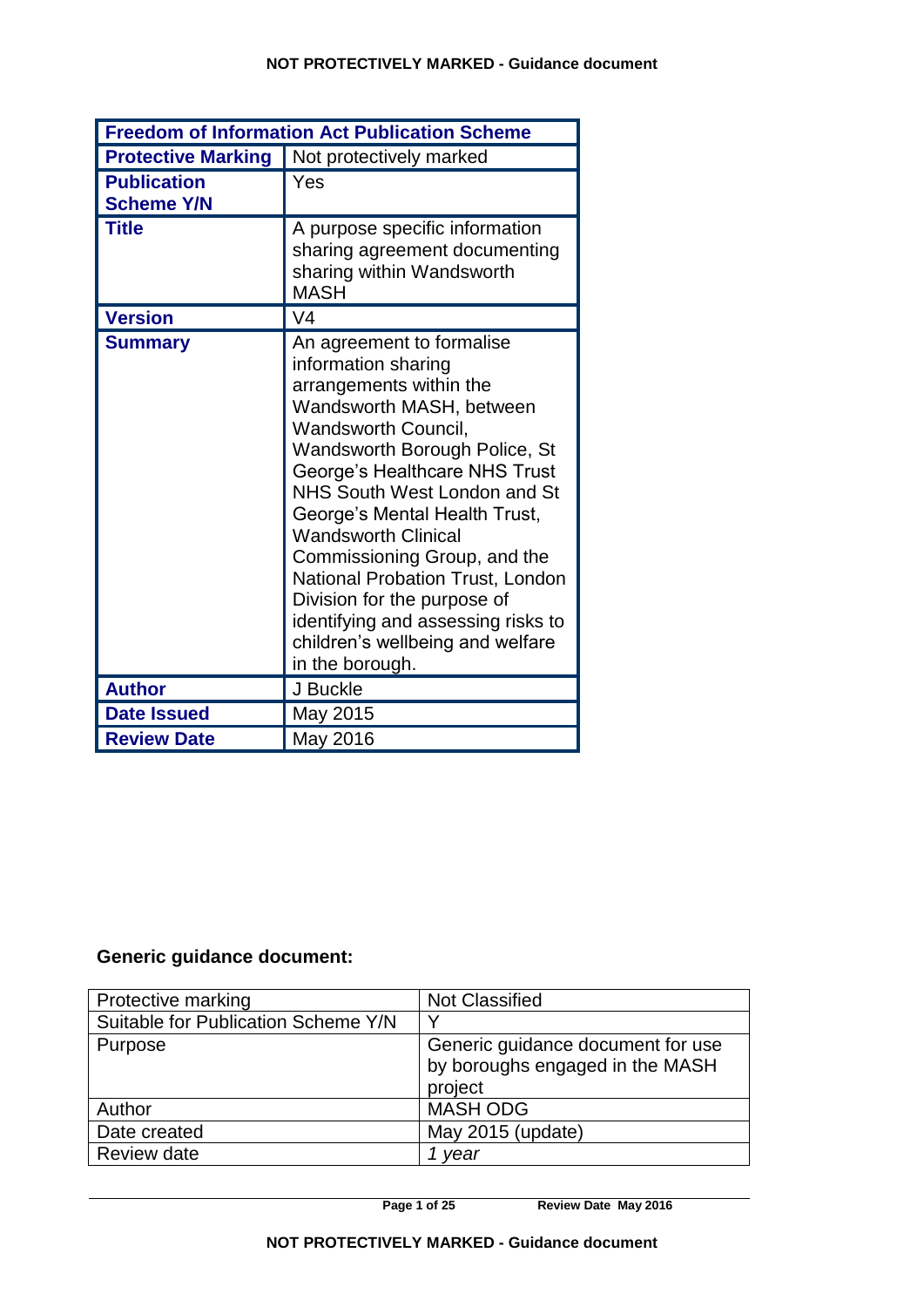**ISA Ref:** 

# **Purpose Specific Information Sharing Arrangement**

**Sharing of Information within the Wandsworth Multi Agency Safeguarding Hub (MASH) to assist in identifying and assessing risks to children's wellbeing and welfare in the borough**



**Page 2 of 25 Review Date May 2016**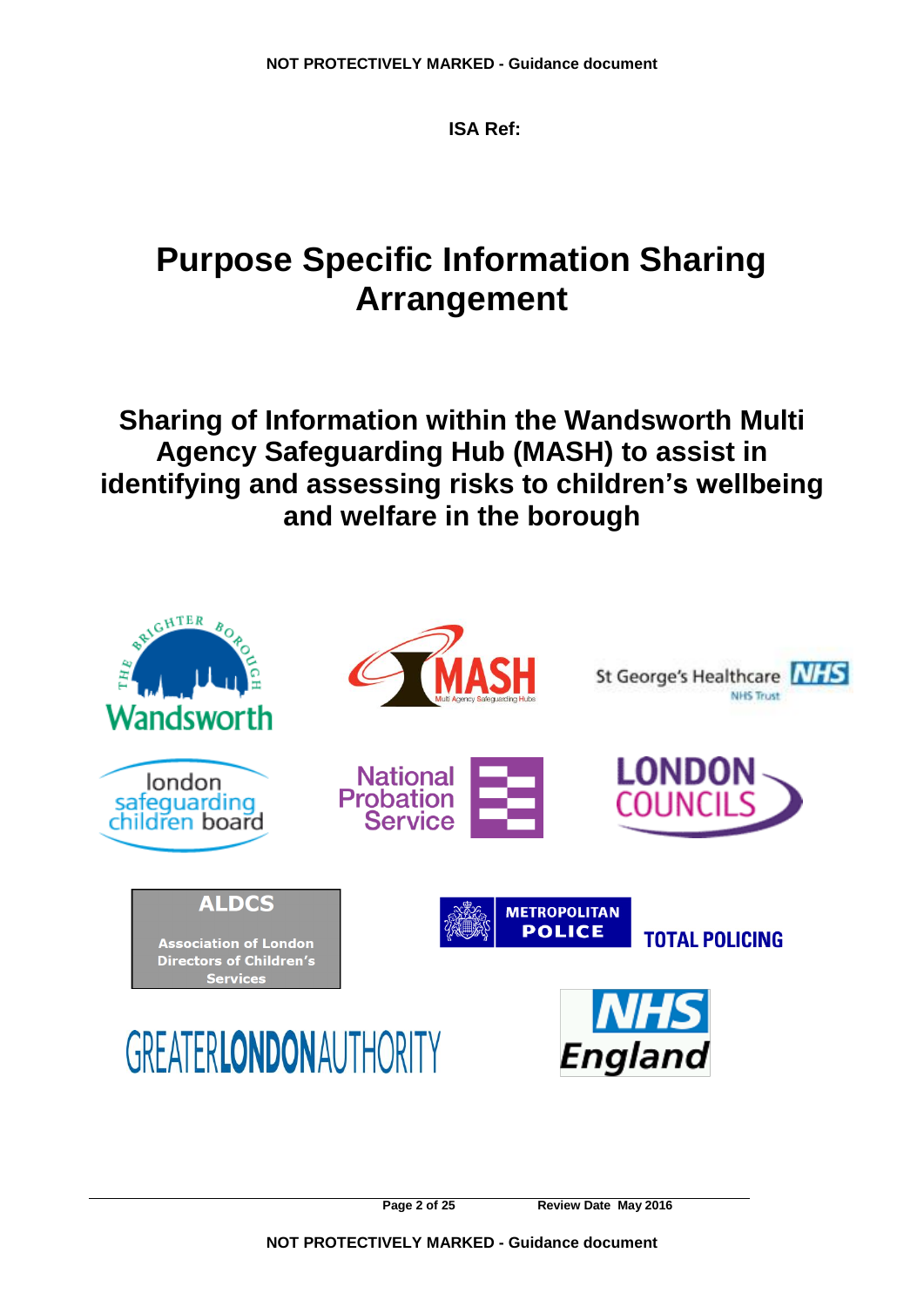# **Index**

| Section 1. | <b>Purpose of the agreement</b>                                         | Page 4  |
|------------|-------------------------------------------------------------------------|---------|
| Section 2. | <b>Specific Purpose for sharing</b>                                     | Page 5  |
| Section 3. | <b>Legal Basis for Sharing and Specifically</b><br>what is to be Shared | Page 7  |
| Section 4. | <b>Description of Arrangements including</b><br>security matters        | Page 16 |
| Section 5. | <b>Agreement Signatures</b>                                             | Page 21 |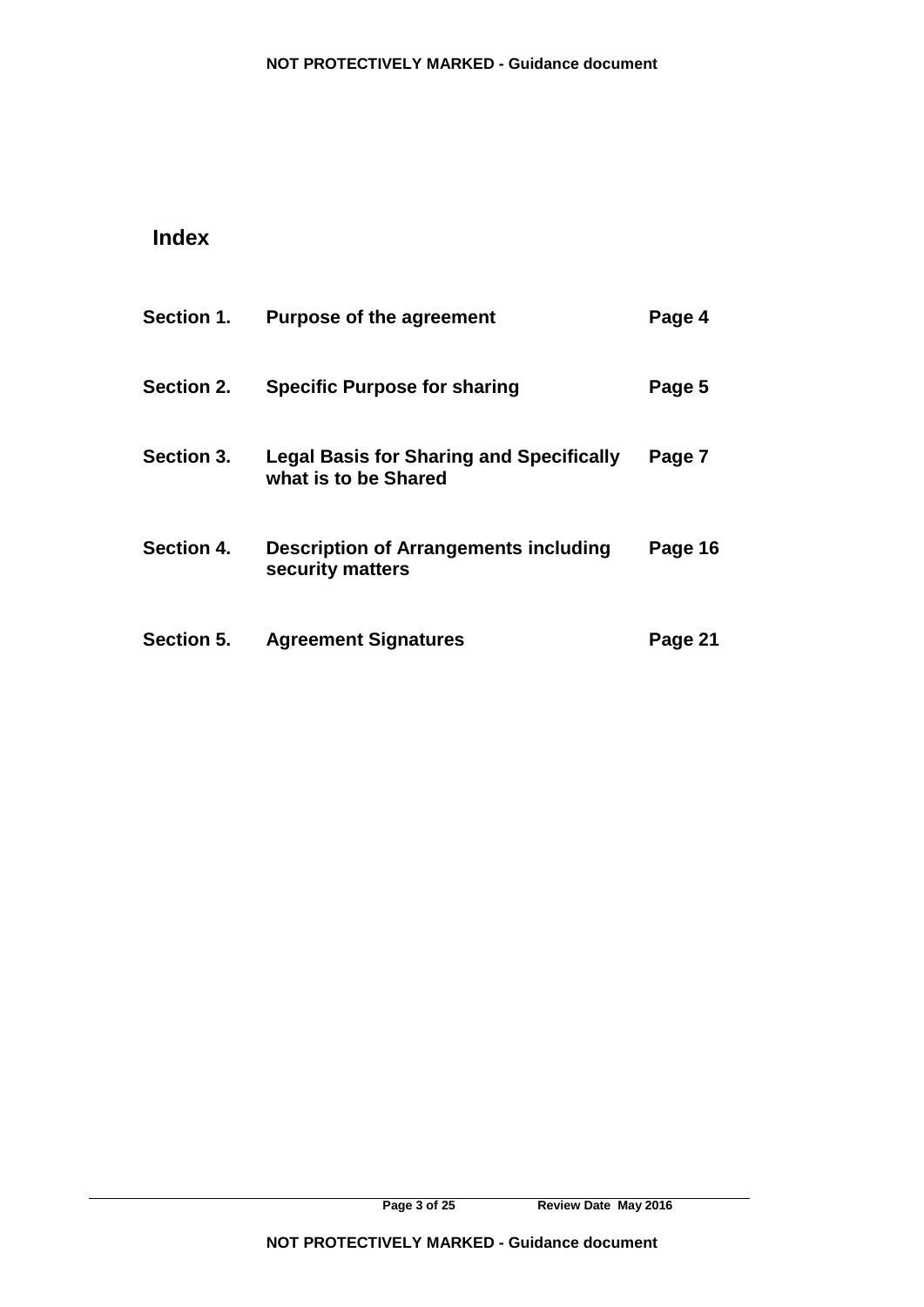# **Section 1. Purpose of the Agreement**

This agreement has been developed to:

- o Define the specific purposes for which the signatory agencies have agreed to share information.
- o Describe the roles and structures that will support the exchange of information between agencies.
- o Set out the legal gateway through which the information is shared, including reference to the Human Rights Act 1998 and the common law duty of confidentiality.
- o Describe the security procedures necessary to ensure that compliance with responsibilities under the Data Protection Act and agency specific security requirements.
- o Describe how this arrangement will be monitored and reviewed. This should be after six months initially and annually thereafter**.**

**The signatories to this agreement will represent the following agencies / bodies:**

- **1. Chief Executive, Wandsworth Council**
- **2. Director of Education and Social Services, Wandsworth Council**
- **3. Borough Commander, Metropolitan Police Service**
- **4. Chief Executive, NHS South West London and St George's Mental Health Trust**
- **5. Chief Executive, Wandsworth Clinical Commissioning Group**
- **6. Caldicott Guardian, St George's Healthcare NHS Trust**
- **7. Assistant Chief Officer, National Probation Service, London Division**

**Page 4 of 25 Review Date May 2016**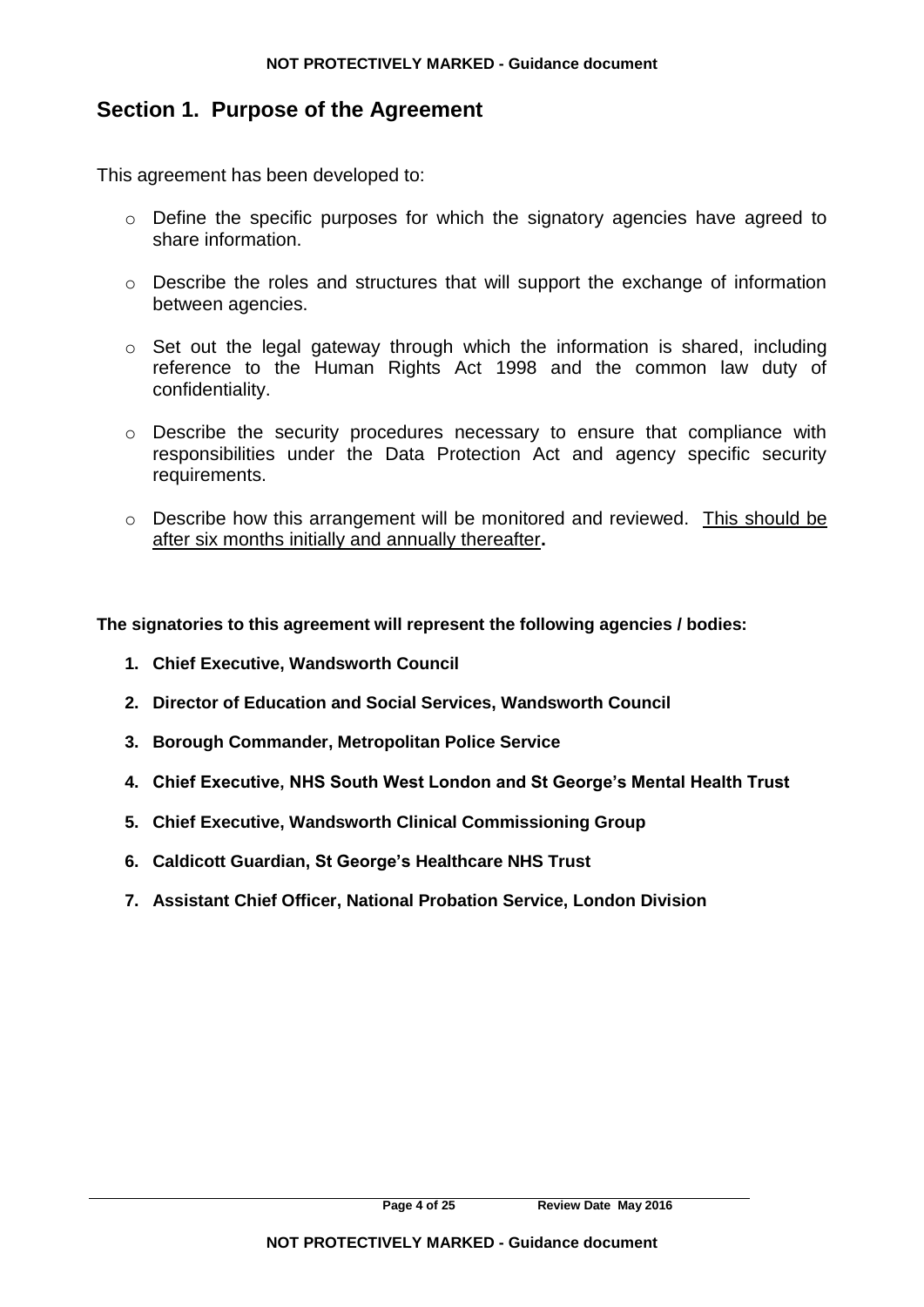# **Section 2. Specific Purpose for Sharing Information**

For many years, the sharing by police of appropriate information about children who come to their notice with local authority social services has been vital in ensuring that as far as is possible the welfare of children is safeguarded. Research and experience has demonstrated the importance of information sharing across professional boundaries.

The Children Act 2004 emphasises the importance of safeguarding children by stating that relevant partner agencies - which include the police, children's services authorities, Clinical Commissioning Groups and the NHS Commissioning Board - must make sure that functions are discharged having regard to the need to safeguard and promote the welfare of children. The Act also states that they must make arrangements to promote co-operation between relevant partner agencies to improve the well-being of children in their area. Well-being is defined by the Act as relating to a child's:

- 1. physical and mental health and emotional well-being ('be healthy')
- 2. protection from harm and neglect ('stay safe')
- 3. education, training and recreation ('enjoy and achieve')
- 4. the contribution made by them to society ('make a positive contribution')
- 5. social and economic well-being ('achieve economic well-being')

Although most commonly used to refer to young people aged 16 or under, 'children' in terms of the scope of this Act means those aged nineteen or under.

Information upon which safeguarding decisions in relation to children and young people are made is held by numerous statutory and non statutory agencies. Many tragic cases across the UK have highlighted deficiencies within safeguarding partnerships in relation to the sharing of information and communication. Serious case reviews and inquiries (such as Laming, Bichard) have directly attributed the lack of good information sharing and communication to the subsequent death of an individual.

In order to deliver the best safeguarding decisions that ensure timely, necessary and proportionate interventions, decision makers need the full information picture concerning an individual and their circumstances to be available to them. Information viewed alone or in silos is unlikely to give the full picture or identify the true risk.

Therefore all the relevant information from various agencies needs to be available and accessible in one place. A Multi Agency Safeguarding Hub (MASH) helps ensure this and aids communication between all safeguarding partners. By ensuring all statutory partners have the ability to share information, it will help to identify those who are subject to, or likely to be subject to, harm in a timely manner, which will keep individuals safe from harm and assist signatories to this agreement in discharging their obligations under the Act.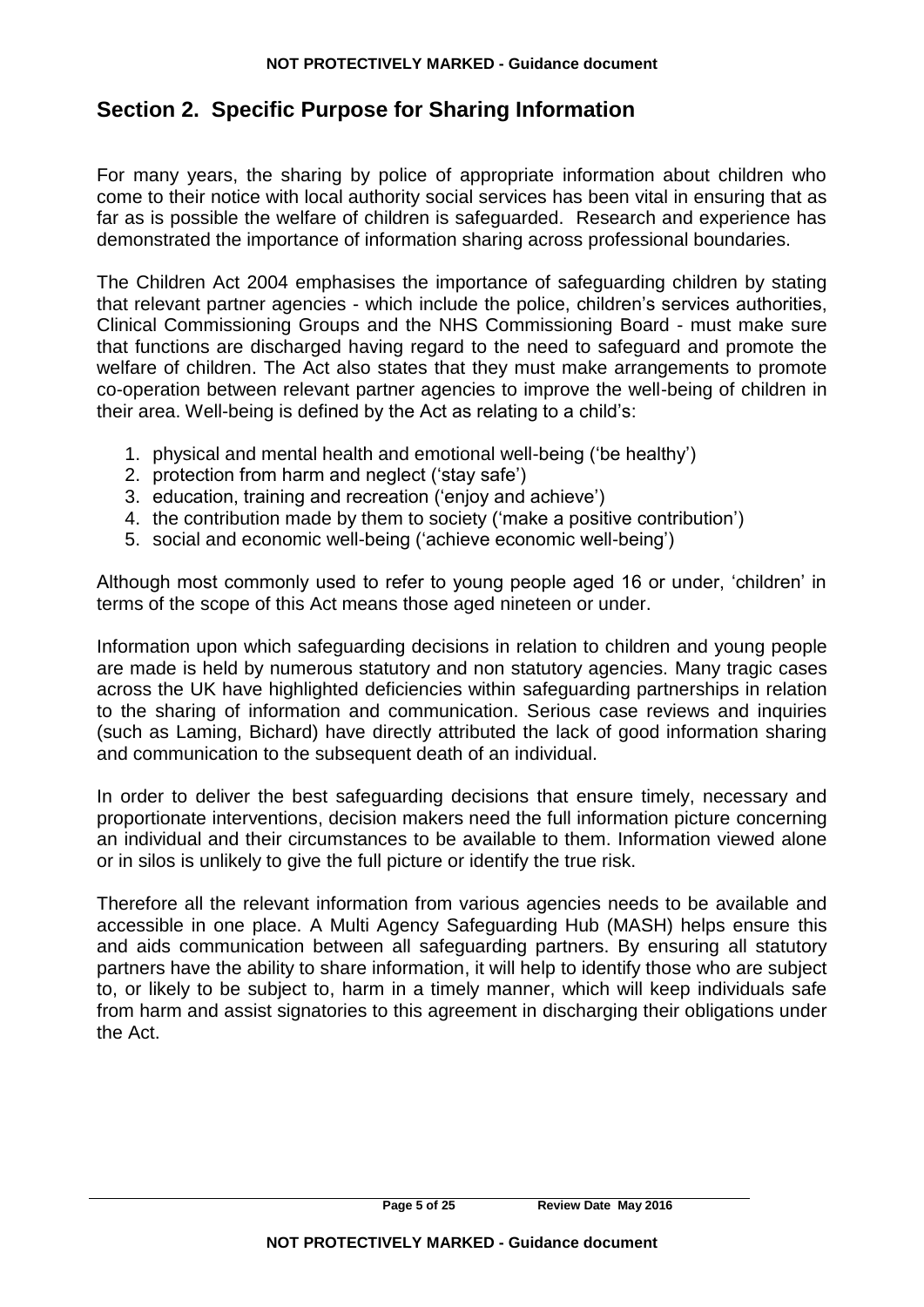MASH helps deliver three key functions for the safeguarding partnership;

### **1. Information based risk assessment and decision making**

Identify through the best information available to the partnership those children and young people who require support or a necessary and proportionate intervention.

### **2. Victim identification and harm reduction**

Identify victims and future victims who are likely to experience harm and ensure partners work together to deliver harm reduction strategies and interventions.

### **3. Co ordination of all safeguarding partners**

Ensure that the needs of all vulnerable people are identified and signposted to the relevant partner/s for the delivery and co ordination of harm reduction strategies and interventions.

The MASH model was highlighted in the Munro Report into Child Protection [\(http://www.education.gov.uk/munroreview/downloads/8875\\_DfE\\_Munro\\_Report\\_TAGG](http://www.education.gov.uk/munroreview/downloads/8875_DfE_Munro_Report_TAGGED.pdf) [ED.pdf\)](http://www.education.gov.uk/munroreview/downloads/8875_DfE_Munro_Report_TAGGED.pdf) as an example of good practice in multi-agency partnership working because of how it improved information sharing between participating agencies.

The aim of this information sharing agreement is to document how through the MASH set-up the signatories to this agreement will share information about children who have come to attention for being at risk of failing to achieve at least one of the five outcomes listed above on the previous page.

This agreement does not cover other information-sharing between the signatory agencies that take place outside of the MASH. These transactions will be covered (where appropriate) by separate information sharing agreements.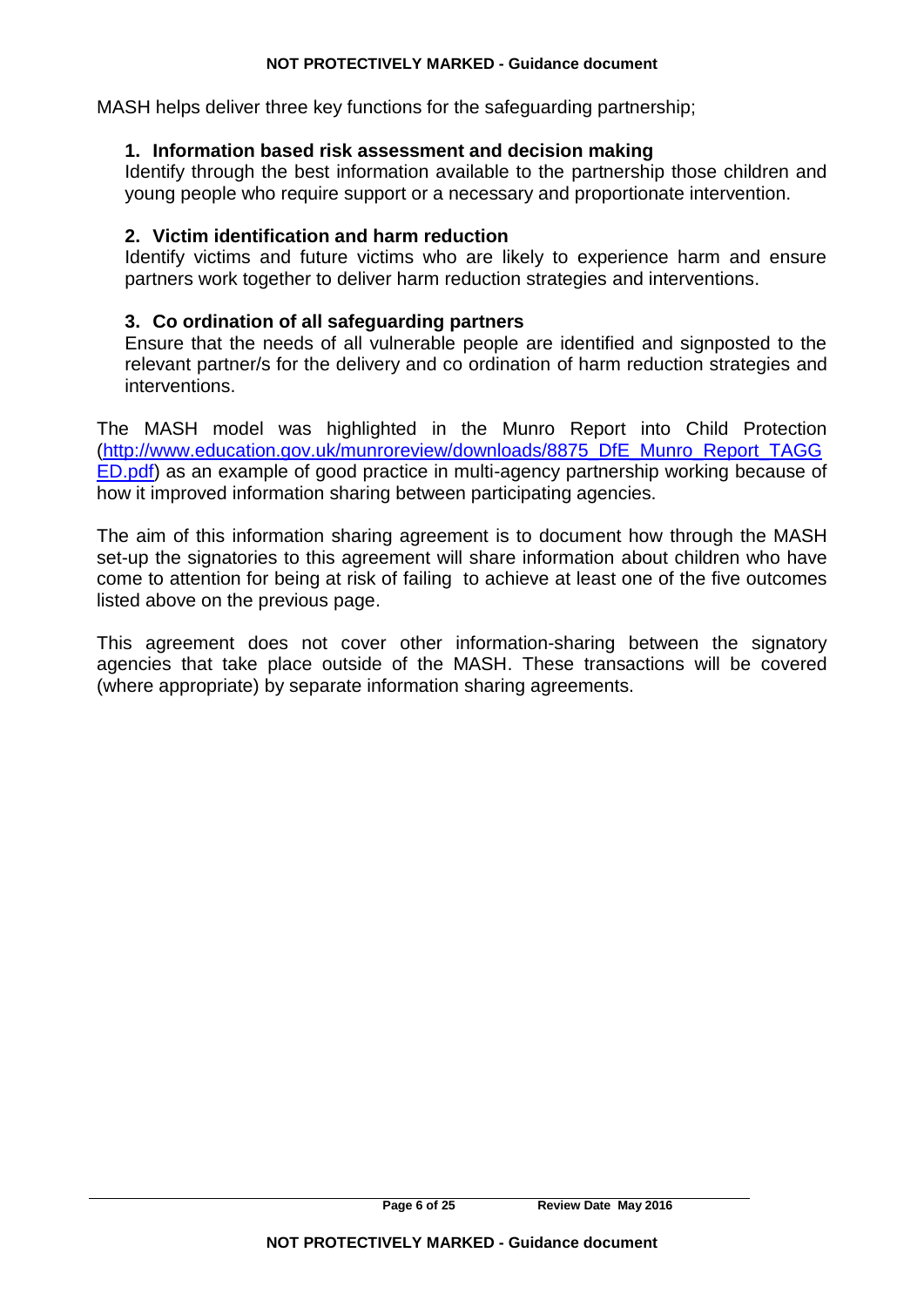# **Section 3. Legal Basis for sharing and what specifically will be shared**

HM Government has published an updated guidance document which should be read in conjunction with this agreement*; "Information Sharing: Guidance for practitioners and managers (2015")*. This document replaces the 2015 guidance and should be considered as an accurate summary of legal principles and of what the law requires for decision making to be lawful concerning the sharing of information and not merely, as guidance.

Attention is drawn to the **'seven golden rules'** set out in the Information Sharing; Guidance for practitioners and managers 2015 (p4) as a practical exposition of the law relating to information sharing.

The London Child Protection Procedures should also be viewed as useful guidance in this area.

The Data Protection Act 1998 identifies 8 key principles in relation to the sharing of personalised data.

Note that the supplementary legal guide issued in 2008 - "Information Sharing: Further Guidance on Legal Issues" has been archived by the Government on the grounds that it "should not be considered to reflect current policy or guidance". It should therefore no longer be taken as definitive legal guidance.

# **1. First Principle<sup>1</sup>**

**The first data protection principle states that data must be processed lawfully and fairly.** 

### **A public authority must have some legal power entitling it to share the information.**

Some concerns regarding children where information will need to be shared under this agreement will often fall below a statutory threshold of Section 47 or even Section 17 Children Act 1989. If they do however fall within these sections of the 1989 Act then these sections will be the main legal gateway.

Sections 10 and 11 of the Children Act 2004 place new obligations upon Local authorities, police, clinical commission groups and the NHS Commissioning Board to co-operate with other relevant partners in promoting the welfare of children and also ensuring that their functions are discharged having regard to the need to safeguard and promote the welfare of children.

Section 10 and 11 of the Children Act 2004 create a 'permissive gateway' for information to be shared in a lawful manner. Such information sharing must take place in accordance with statutory requirements pertaining to the disclosure of information

**Page 7 of 25 Review Date May 2016**

 $<sup>1</sup>$  In accordance with the Data Protection Act 1998</sup>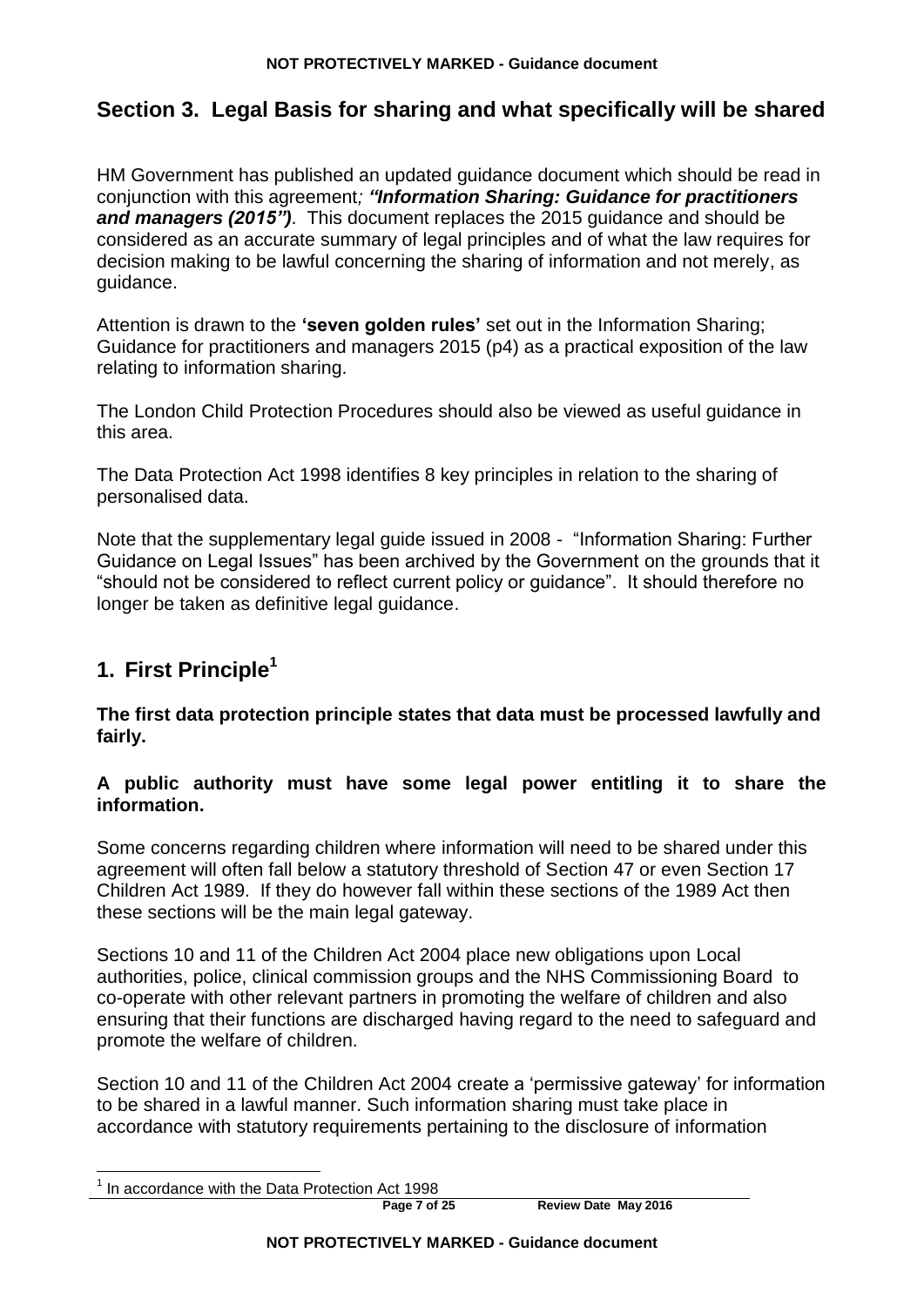namely the Data Protection Act 1998, the Human Rights Act 1998 and the Common Law duty of confidentiality.

Section 29 of the Data Protection Act 1998 does not give a direct power to disclose information, it does however state 'that if not disclosing information would prejudice the prevention/detection of crime and/or the apprehension/ prosecution of offenders, personal data can be disclosed'.

Under this agreement, if not disclosing information to the MASH would prejudice the situations listed above, organisations are then exempt from the usual non-disclosure provisions and may provide the information requested / they wish to share proactively.

All decisions to share or not share information **must** be decided on a case-by-case basis and recorded.

### **Duty of Confidence**

A duty of confidence may be owed to both the holder of the data and to the data subject.

Much of the police information to be shared will not have been obtained under a duty of confidence as it is legitimately assumed that data subjects will understand that police will act appropriately with regards to the information for the purposes of preventing harm to or promoting the welfare of children. However, as a safeguard before any information is passed on, police information will undergo an assessment check against set criteria (included in Child Abuse Investigation section of Standard Operating Procedures) by the Public Protection Desk (PPD) within the MASH.

Whilst always applying the tests of proportionality and necessity to the decision to share information, the protection of children or other vulnerable persons would clearly fulfil a public interest test when passing the information to a partner agency whose work with the police would facilitate this aim. All information shared with a partner agency must be relevant to the case in point.

Information held by other agencies that will be shared in the MASH may have been gathered where a duty of confidence is owed. Duty of confidence is not an absolute bar to disclosure, as information can be shared where consent has been provided or where there is a strong enough public interest to do so.

### **Consent**

The starting point in relation to sharing information is that practitioners will be open and honest with families and individuals from the outset about why, what, how and with whom information will or could be shared.

It may be necessary and desirable to deviate from the normal approach of seeking consent from a family in cases where practitioners have reasonable grounds for believing that asking for consent would be unsafe or inappropriate. For example if there is an emergency situation or if seeking consent could create or increase a risk of harm.

There must be a proportionate reason for not seeking consent and the person making this decision must try to weigh up the important legal duty to seek consent and the

**Page 8 of 25 Review Date May 2016**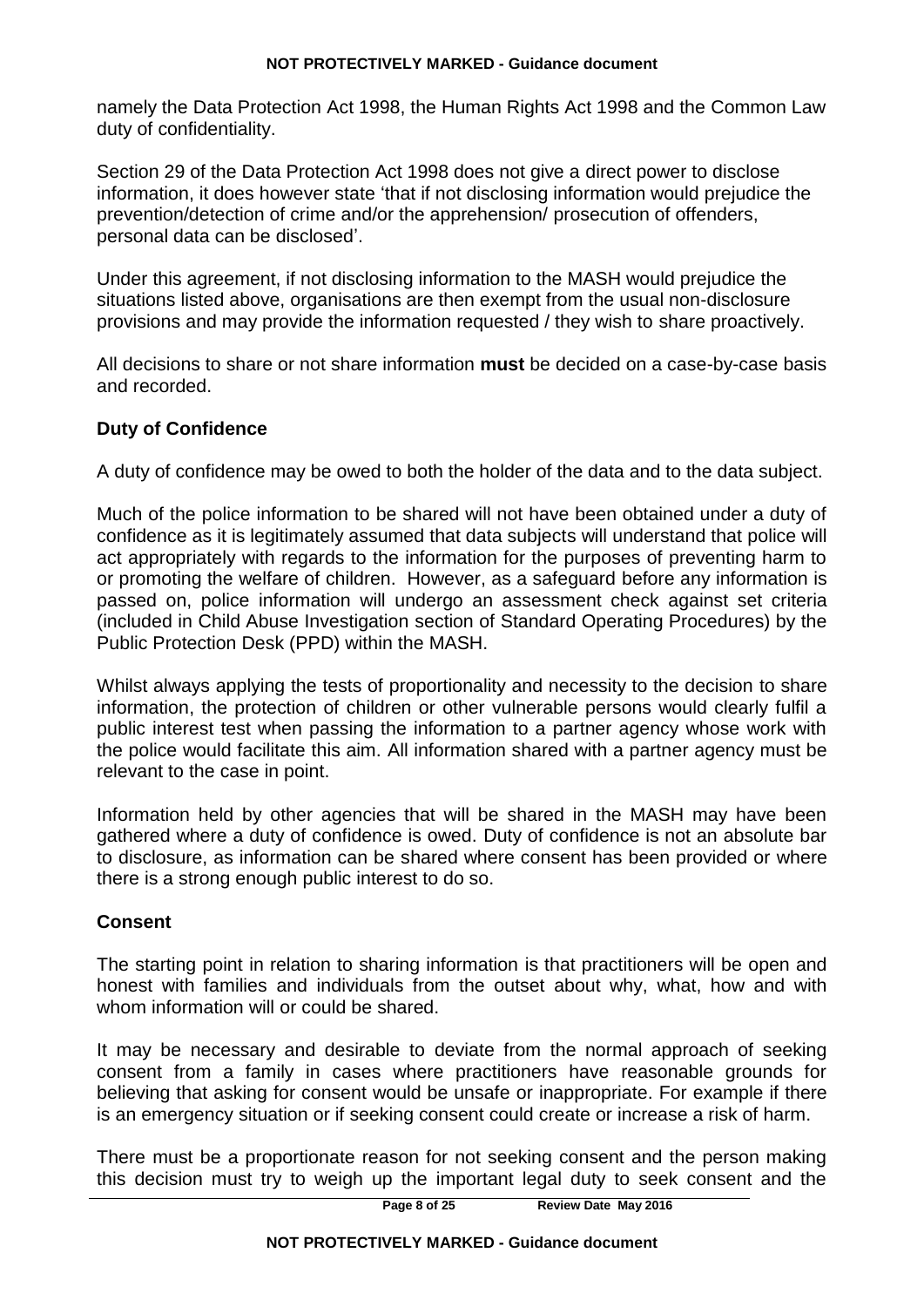damage that might be caused by the proposed information sharing on the one hand and balance that against whether any, and if so what type and amount of harm might be caused (or not prevented) by seeking consent.

There is no absolute requirement for agencies in the MASH to obtain consent before sharing information nor there a blanket policy of never doing so. There is an obligation to consider on all occasions and on a case by case basis whether information will be shared with or without consent. This determination by a practitioner should always be reasonable, necessary and proportionate. It should always be recorded together with the rationale for the decision.

### **Section 47 Thresholds do not determinate whether or not consent should be sought within MASH.**

It is inherent in the idea of seeking consent that it will be refused. If professionals consider it justifiable to override the refusal in the interests of the welfare of the child then they can and must do so. This decision must be proportionate to the harm that may be caused by proceeding without consent.

Where it is believed the aims of the MASH might be prejudiced if agencies were to seek consent the disclosing agency must consider the grounds to override the consent issue.

The disclosure of personal information without consent is legally justifiable if it falls within one of the defined category of public interest:

The Public Interest Criteria include:

- i) The administration of justice:
- ii) Maintaining public safety;
- iii) The apprehension of offenders;
- iv) The prevention of crime and disorder;
- v) The detection of crime;
- vi) The protection of vulnerable members of the community.

When judging the public interest, it is necessary to consider the following:

- $i)$  Is the intended disclosure proportionate<sup>2</sup> to the intended aim?
- ii) What is the vulnerability of those who are at risk?
- iii) What is the impact of disclosure likely to be on the individual?
- iv) Is there another equally effective means of achieving the same aim?
- v) Is the disclosure necessary to prevent or detect crime and uphold the rights and freedoms of the public;
- vi) Is it necessary to disclose the information, to protect other vulnerable people?

As previously stated a proportionality test must be applied to ensure that a fair balance is achieved between the public interest and the rights of the data subject.

Information is shared initially within the MASH with or without consent in order to assess risk and harm which in turn identifies the proportionate level of response required.

**Page 9 of 25 Review Date May 2016**

 2 "Proportionate" is the critical issue.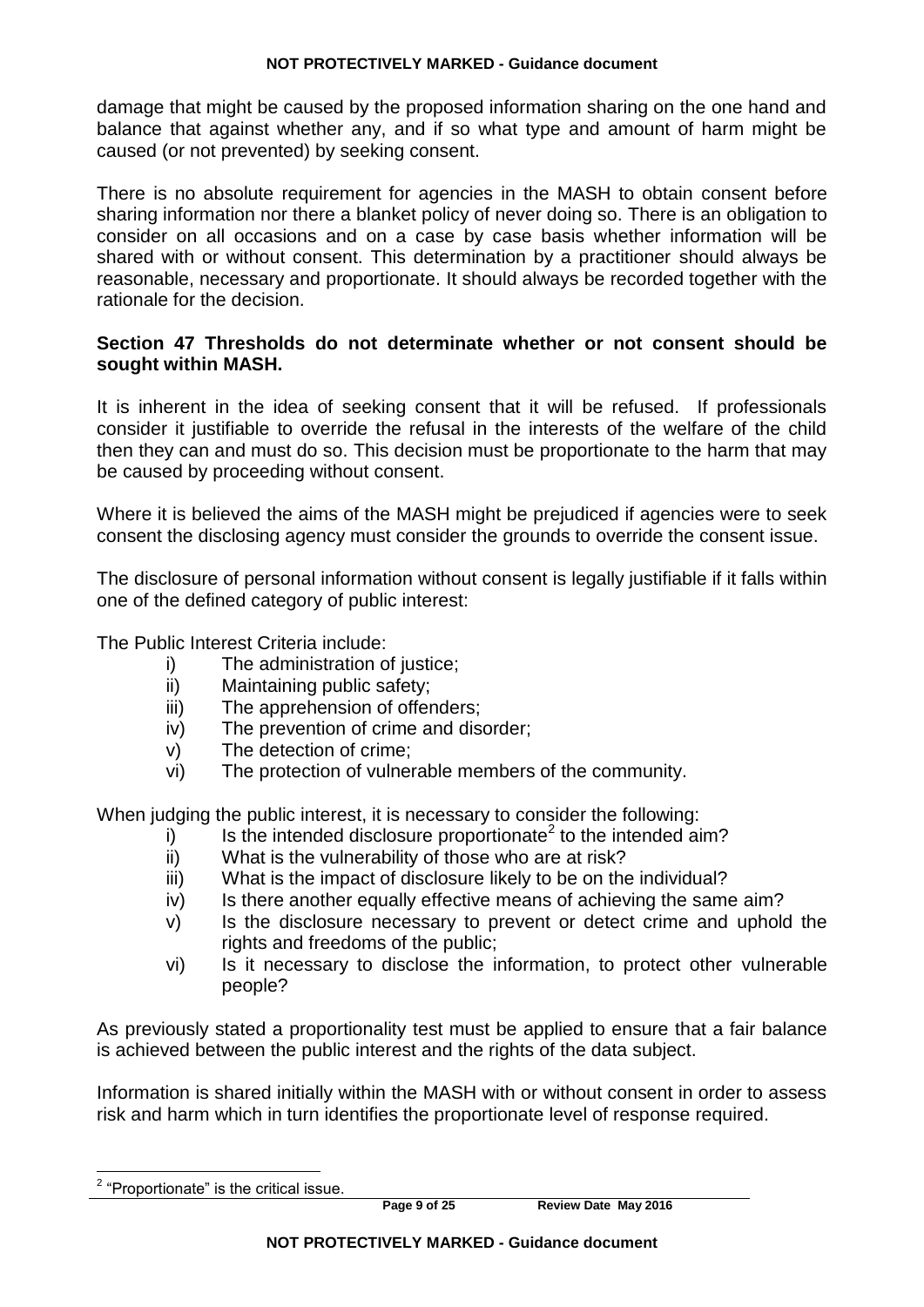Once a decision is made based on this shared information picture the local authority decision maker together with the relevant partner may hold back within the MASH any information which is deemed by the originating organisation to be too confidential for wider dissemination Should it be decided to retain confidential information within the MASH then it will always be sign pointed to any professional who may receive a referral or request for service.

When overriding the duty of confidentiality the MASH must seek the views of the organisation that holds the duty of confidentiality and take into account their views in relation to breaching confidentiality. The organisation may wish to seek legal advice if time permits.

The MASH processes if followed correctly are relevant in relation to the determination of consent. The MASH comprises a relatively closed and controlled environment, this being a factor a practitioner can weigh in the balance to some extent in an appropriate case as one factor that can add to the conclusion that it is proportionate not to seek or to dispose with consent. It is not however a single overriding reason in the determination concerning consent.

All disclosures must be relevant and proportionate<sup>3</sup> to the intended aim of the disclosure.

### **Unified Privacy<sup>4</sup>**

It is a requirement of the Data Protection Act 1998 that all organisations that process personal data should have what is now known as 'Unified Privacy Notice' which will inform individuals about how their personal data will be used by that organisation. This notice will cover:

(a) The identity of the data controller

(b) If the data controller has nominated a representative for the purposes of the Act, the identity of that representative

(c) The purpose or purposes for which the data are intended to be processed.

(d) Any further information which is necessary, taking into account the specific circumstances in which the data are or are to be processed, to enable processing in respect of the data subject to be fair.

Wandsworth Council's Privacy Notice is available on the council website<sup>5</sup> and states that there may be circumstances where the Council has a legal obligation to share personal data with other relevant public agencies. In addition, a privacy notice concerning the use of data specifically by the MASH has been developed and is available on request.

The MPS Unified Privacy Notice is published on the MPS Publication Scheme and is also displayed within police station front offices and custody suites. It states that personal information will be used for the purposes of 'Policing' and also that the MPS *may* share this information with a variety of other agencies for the purposes of Policing.

 $3$  The implication here is that full records should not be routinely disclosed, as there will usually be information that is not relevant

<sup>&</sup>lt;sup>4</sup> Previously known as; 'fair processing'.

<sup>&</sup>lt;sup>5</sup>[http://www.wandsworth.gov.uk/info/200031/data\\_protection\\_and\\_freedom\\_of\\_information/1535/wandswo](http://www.wandsworth.gov.uk/info/200031/data_protection_and_freedom_of_information/1535/wandsworth_council_privacy_notice) [rth\\_council\\_privacy\\_notice](http://www.wandsworth.gov.uk/info/200031/data_protection_and_freedom_of_information/1535/wandsworth_council_privacy_notice)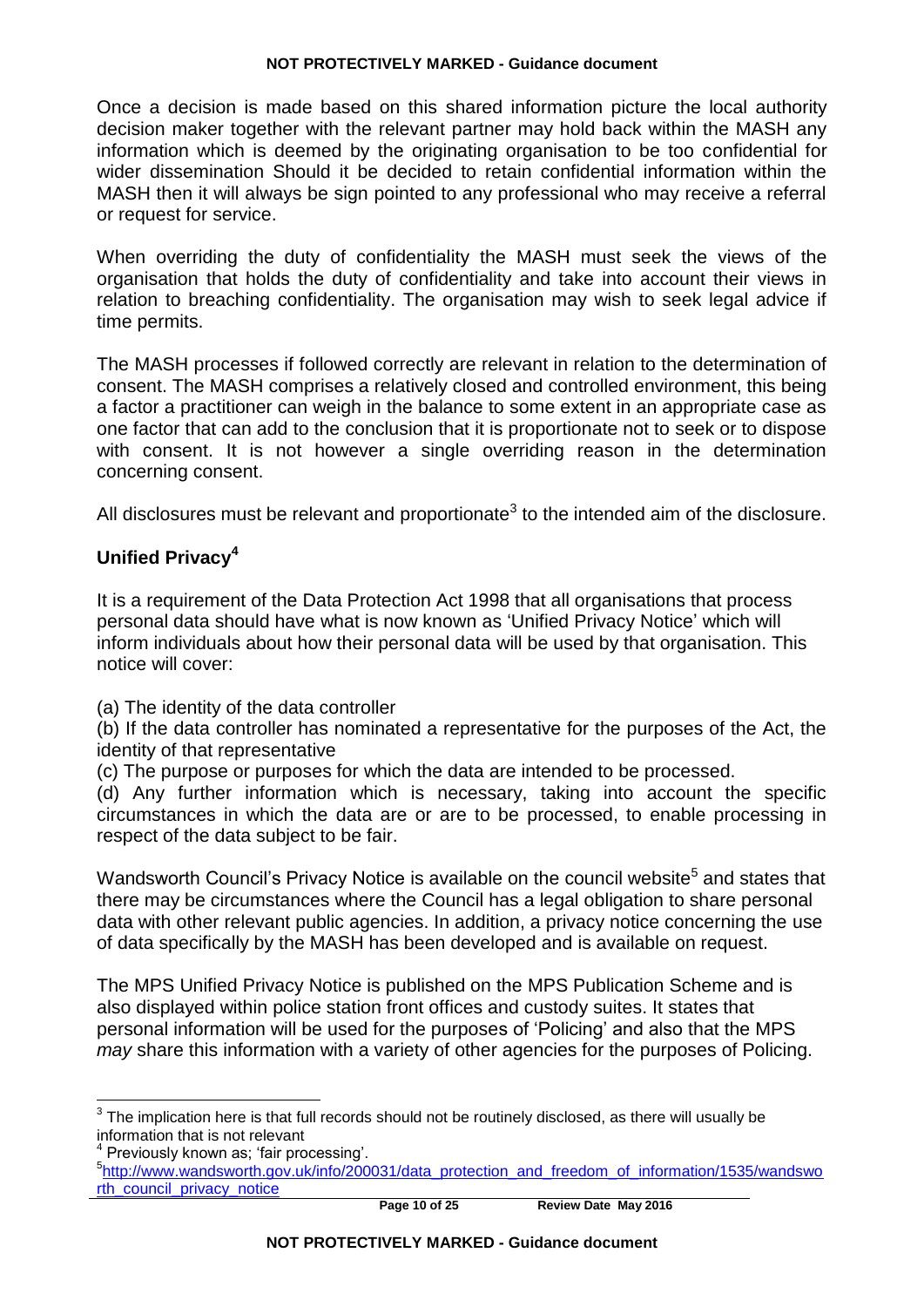For all other agencies involved in the Wandsworth MASH, information regarding privacy and data protection can be found on each individual agency websites.<sup>6</sup>

Section 29 of the Data Protection Act 1998 allows agencies to share information if complying with the fair processing conditions i.e. telling individuals how their data will be processed/shared; would be likely to prejudice the purposes of the prevention or detection of crime and/or the apprehension and prosecution of offenders.

If staff of signatory agencies receive information and they believe that by NOT disclosing this information the police will be unable to prevent or detect a crime, or the police will be unable to apprehend or prosecute an offender, then they may fairly share that information with the police. This decision will be taken on a case-by-case basis and recorded.

### **Legitimate Expectation**

The sharing of the information by police fulfils a policing purpose, in that it will be done in order to protect life in some circumstances and in others it will fulfil a duty upon the police provided by statute law (Children Act 2004) i.e. co-operation to safeguard or promote the well being of children.

It can reasonably be assumed that the persons from whom information is obtained will legitimately expect that police will share it appropriately with any person or agency that will assist in fulfilling the policing purposes mentioned above.

As previously identified consent will have been considered before the individual's case is brought to the MASH. In cases, where consent has been granted individuals will have a legitimate expectation of how their data is going to be used and with whom it may be shared and why.

### **Human Rights Act 1998 - Article 8: The Right to Respect for Private and Family Life, Home and Correspondence**

**There shall be no interference by a public authority with the exercise of this right except such as is in accordance with the law and is necessary in a democratic society in the interests of national security, public safety or the economic wellbeing of the country, for the prevention of disorder or crime, for the protection of health or morals, or for the protection of the rights and freedoms of others.** 

Consent is relevant to the rights of those to whom confidential information relates, and thus to legal obligations such as the Human Rights Act 1998.

The sharing of information with children's services may engage Article 8 however there will be no contravention provided that an exception within Article 8(2) applies.

 <sup>6</sup> <http://www.swlstg-tr.nhs.uk/about-us/your-privacy/privacy-notice/>

<http://www.wandsworthccg.nhs.uk/aboutus/Legal/Pages/Privacy-Statement.aspx> <http://www.stgeorges.nhs.uk/aboutfoi.asp>

**Page 11 of 25 Review Date May 2016** [http://www.london-probation.org.uk/pdf/Probation%20Service%20Data\\_Protection\\_Policy.pdf](http://www.london-probation.org.uk/pdf/Probation%20Service%20Data_Protection_Policy.pdf)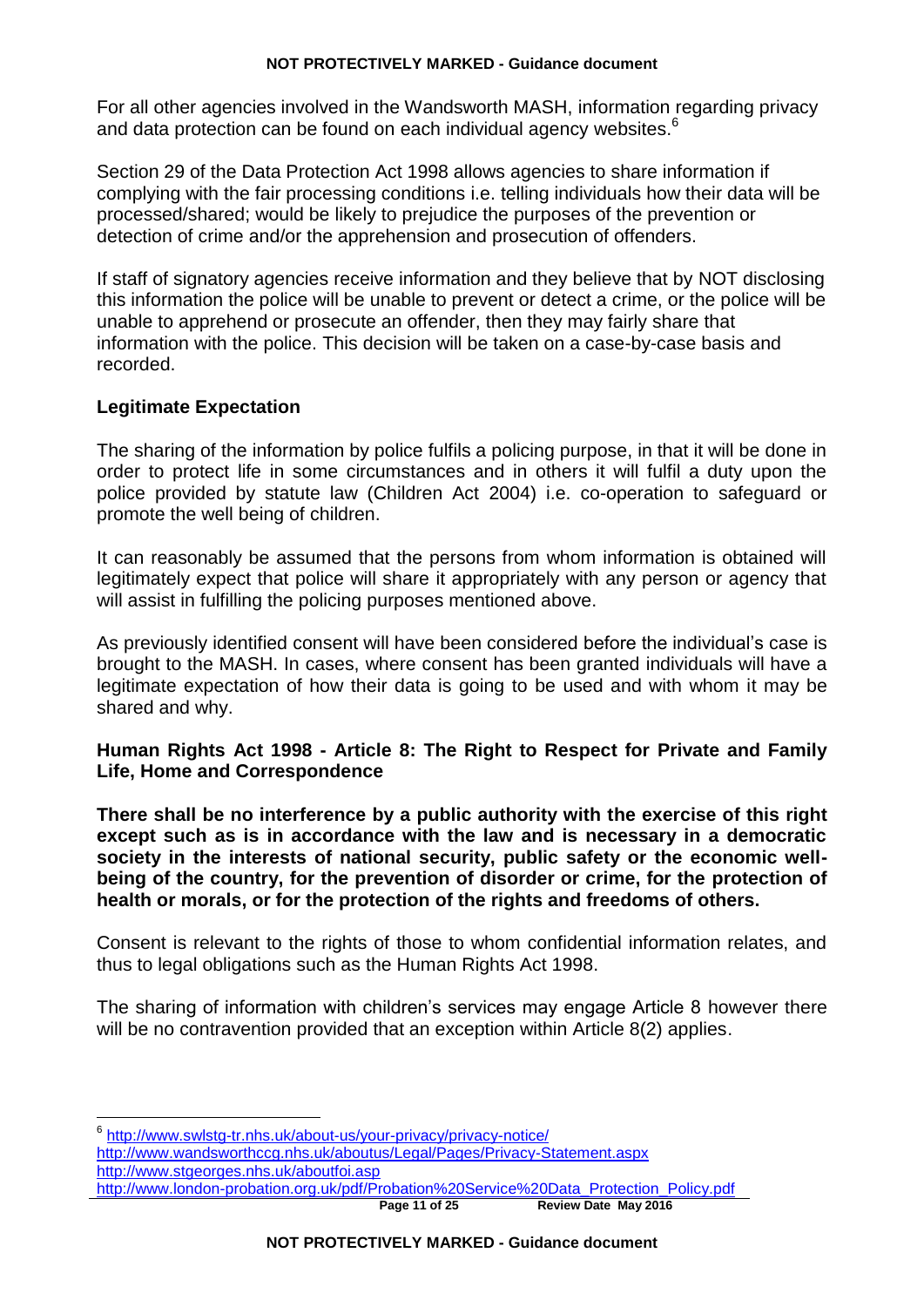The benefits of effective sharing of information for the purposes set out in this agreement are to the direct benefit<sup>7</sup> of the citizen and so in the public interest. This agreement is:

### In pursuit of a legitimate aim –

The promotion of the welfare and wellbeing of children and ensuring they achieve all five outcomes is, by virtue of S.11 of Children Act 2004, a legitimate aim and major responsibility of the signatories to this agreement. The sharing of information under this agreement is also in line with Articles 2 and 3 of the Human Rights Act 1988, namely the right to life and the right to prohibition of torture or inhuman or degrading treatment.

### Proportionate –

The amount and type of information shared will only be that necessary to achieve the aim of this agreement. Information is always to be considered in terms of its proportionality in each set of circumstances, but it must always be remembered that the right to life is paramount.

### An activity appropriate and necessary in a democratic society –

The police are obliged to do all that is reasonable to ensure the welfare of the most vulnerable of citizens and this is something that is necessary and appropriate in a democratic society. Other signatories to this agreement such as Clinical Commissioning Groups and Children's Services also have similar obligations, which are necessary and appropriate in a democratic society.

### **Schedule 2, Data Protection Act 1998**

### **In addition to the legal criteria set out above, the information sharing arrangement must satisfy at least one condition in Schedule 2 of the Data Protection Act in relation to personal data.**

Schedule 2 is satisfied in the case of this agreement by condition 5(b) (the exercise of functions conferred under statute) as there is an implied gateway available for the sharing of information in these circumstances under S.11 Children Act 2004, which obliges the relevant agencies to ensure that its "functions are discharged having regard to the need to safeguard and promote the welfare of children".

Where the consent of the individual is received, condition 1 (data subject has given consent to the processing of their data) will apply.

### **Schedule 3, Data Protection Act 1998**

**If the information is "sensitive" (that is, where it relates to race, ethnic origin, political opinions, religion or belief system, membership of a trades union, physical/mental health or sexual life, the commission or alleged commission of any offence, proceedings relating to the offence) you must satisfy at least one condition in Schedule 3.** 

**Page 12 of 25 Review Date May 2016**  $^7$  Benefit does not always equate to real public interest, and when it does, it still has to be 'proportionate'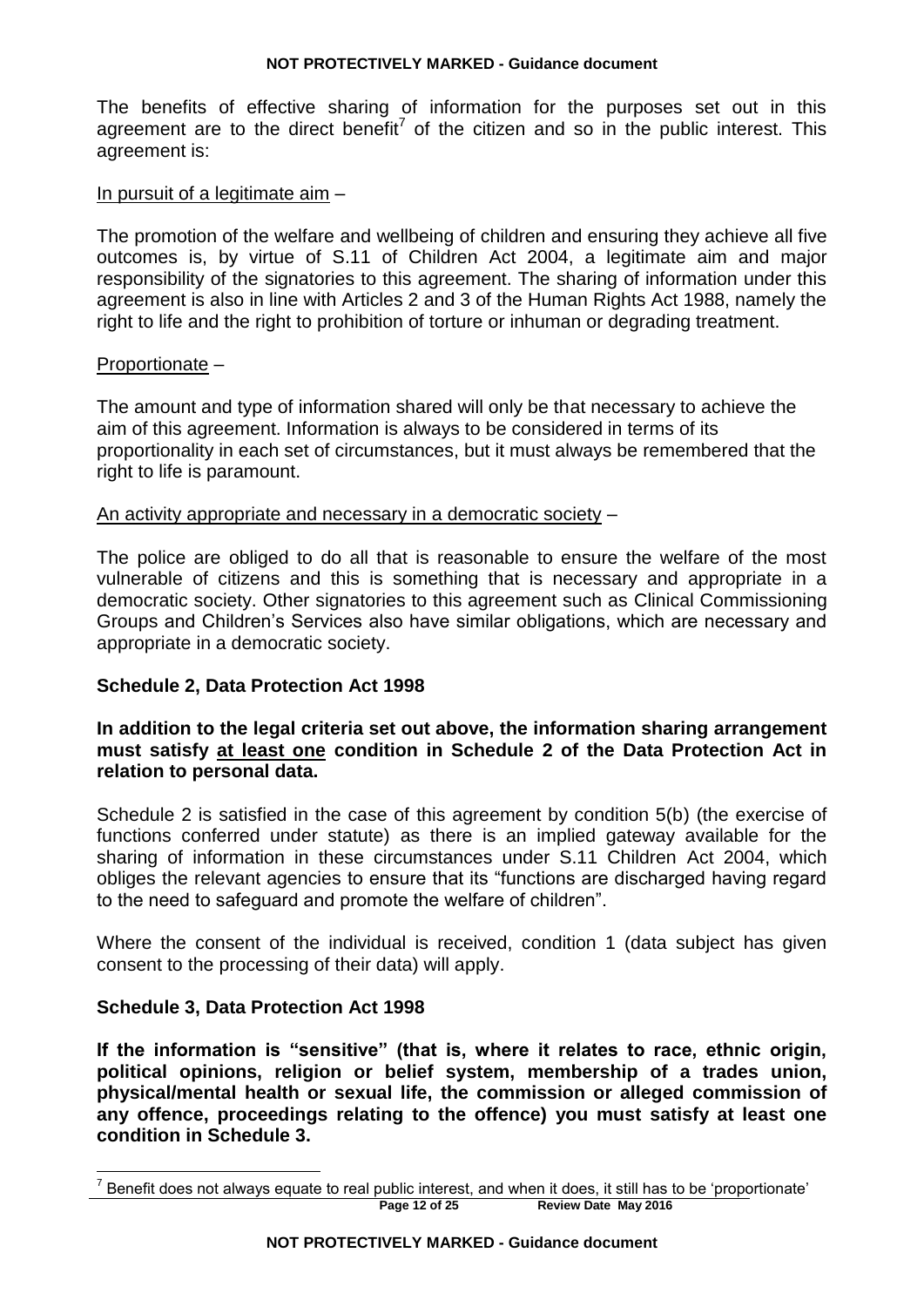Schedule 3 is satisfied in the case of this agreement by condition 7, 'the processing is necessary for the exercise of any functions conferred on any person by or under an enactment' i.e. as mentioned above, Children Act 2004.

Where the consent of the individual is received, condition 1 (data subject has given explicit consent to the processing of their data) will apply.

# **2. Second Principle**

**Personal data shall be obtained only for one or more specified and lawful purposes, and shall not be further processed in any manner incompatible with that purpose or those purposes.** 

The MPS information exchanged under this agreement was obtained for policing purposes. Under this arrangement it will not be processed in any manner contradictory to that purpose. Likewise, other agencies also collect information for other purposes

All information will only be used within the MASH for the purposes of safeguarding the vulnerable and reducing harm, which is not incompatible with the reason it was originally collected.

# **3. Third Principle**

### **Personal data shall be adequate, relevant and not excessive in relation to the purpose or purposes for which they are processed.**

Due to the complexity of the MASH, providing a prescriptive list of data fields to be shared is difficult. Any information that is shared into and within the MASH Hub will be decided on a case-by-case basis and must be relevant to the aims of this agreement.

Examples of data that may be shared include;

- *Name of subject (child) and other family members, their carers and other persons whose presence and/or relationship with the subject child or children, is relevant to identifying and assessing the risks to that child.*
- *Age/date of birth of subject and other family members, carers, other persons detailed.*
- *Ethnic origin of family members.*
- *Relevant Police information and intelligence*
- *School and educational information (to include family members where appropriate and relevant)*
- *GP and health records (to include family members where appropriate and relevant)*
- *Relevant Anti-Social Behaviour data*
- *Relevant data from London Ambulance Service or London Fire Brigade*
- *Housing and other partnership data relevant to the child and family who may affect the welfare of that child.*

**Page 13 of 25 Review Date May 2016**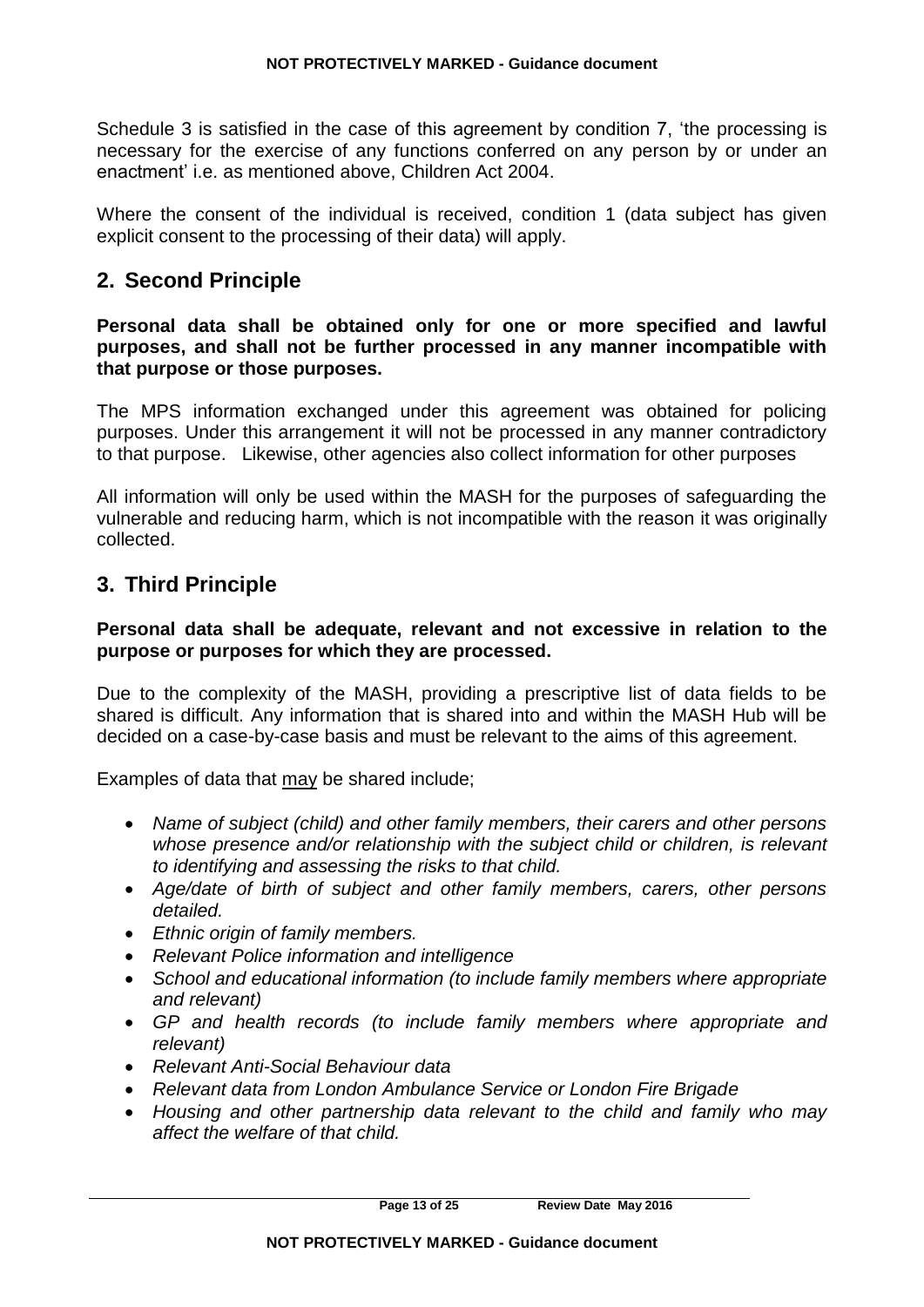Not all of the above information will be shared in every case; only relevant information will be shared on a case-by-case basis where an organisation has a 'need-to-know' about the information.

# **4. Fourth Principle**

### **Personal data shall be accurate and, where necessary, kept up to date.**

All the information supplied will be obtained from signatories' computer systems or paper records and subject to their own organisations reviews, procedures and validation. Any perceived inaccuracies should be reported to the contact at that agency for verification and any necessary action.

Whilst there will be regular sharing of information, the data itself will be 'historical' in nature. Specifically this means that the data fields exclusively relate to individual actions or events that will have already occurred at the time of sharing. These are not categories of information that will substantially alter or require updating in the future. The exception to this will be that of the unborn child.

# **5. Fifth Principle**

### **Personal data processed for any purpose or purposes shall not be kept for longer than is necessary for that purpose or those purposes.**

The data will be kept in accordance with signatories' file destruction policy, further details of which are available on request<sup>8</sup>. It is acknowledged that there is a need to retain data for varying lengths of time depending on the purpose and also in recognition of the importance of historical information for risk assessment purposes. However, once information is no longer needed, it should be destroyed.

# **6. Sixth Principle**

### **Personal data shall be processed in accordance with the rights of data subjects under this Act.**

Partners to this arrangement will respond to any notices from the Information Commissioner that imposes requirements to cease or change the way in which data is processed. Partners will comply with subject access requests in compliance with the relevant legislation.

# **7. Seventh Principle**

**Appropriate technical and organisational measures shall be taken against unauthorised or unlawful processing of personal data and against accidental loss or destruction of, or damage to, personal data.**

Measures to satisfy the Seventh Principle are detailed in a Baseline Security Assessment document that was prepared as part of the development of this agreement.

**Page 14 of 25 Review Date May 2016**

 $8$  See Annex A for details how this is done locally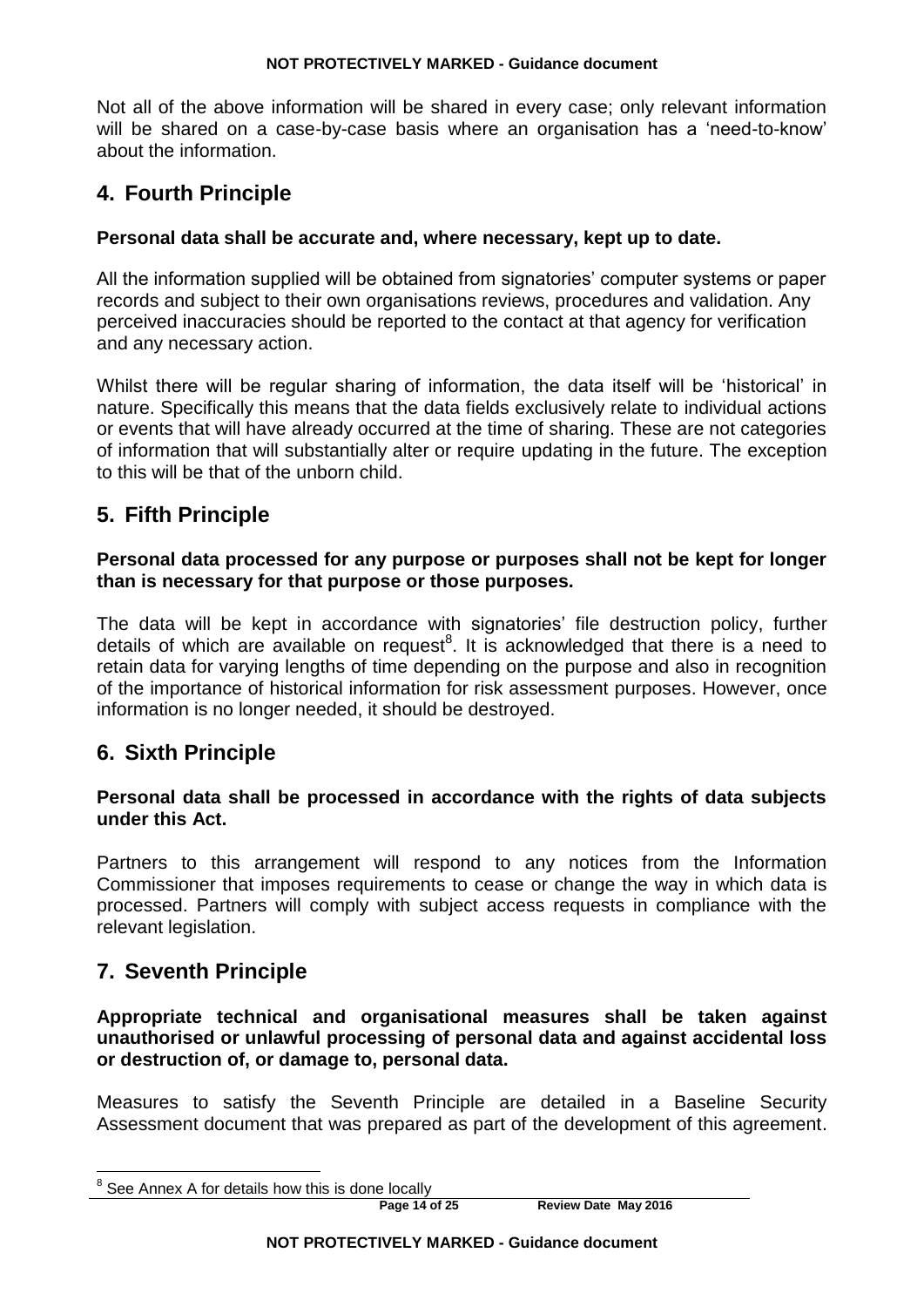The measures are included in Section Four of this agreement, "Description of arrangements including security matters".

# **8. Eighth Principle**

**Personal data shall not be transferred to a country or territory outside the European Economic Area, unless that country or territory ensures an adequate level of protection of the rights and freedoms of data subjects in relation to the processing of personal data**

Under the terms of this agreement no information will be passed outside of the European Economic Area unless specific requirement exists and the originating organisation makes that decision for a particular reason in relation to the safeguarding of a child, young person or adult with a safeguarding need. Legal advice may be necessary in these cases.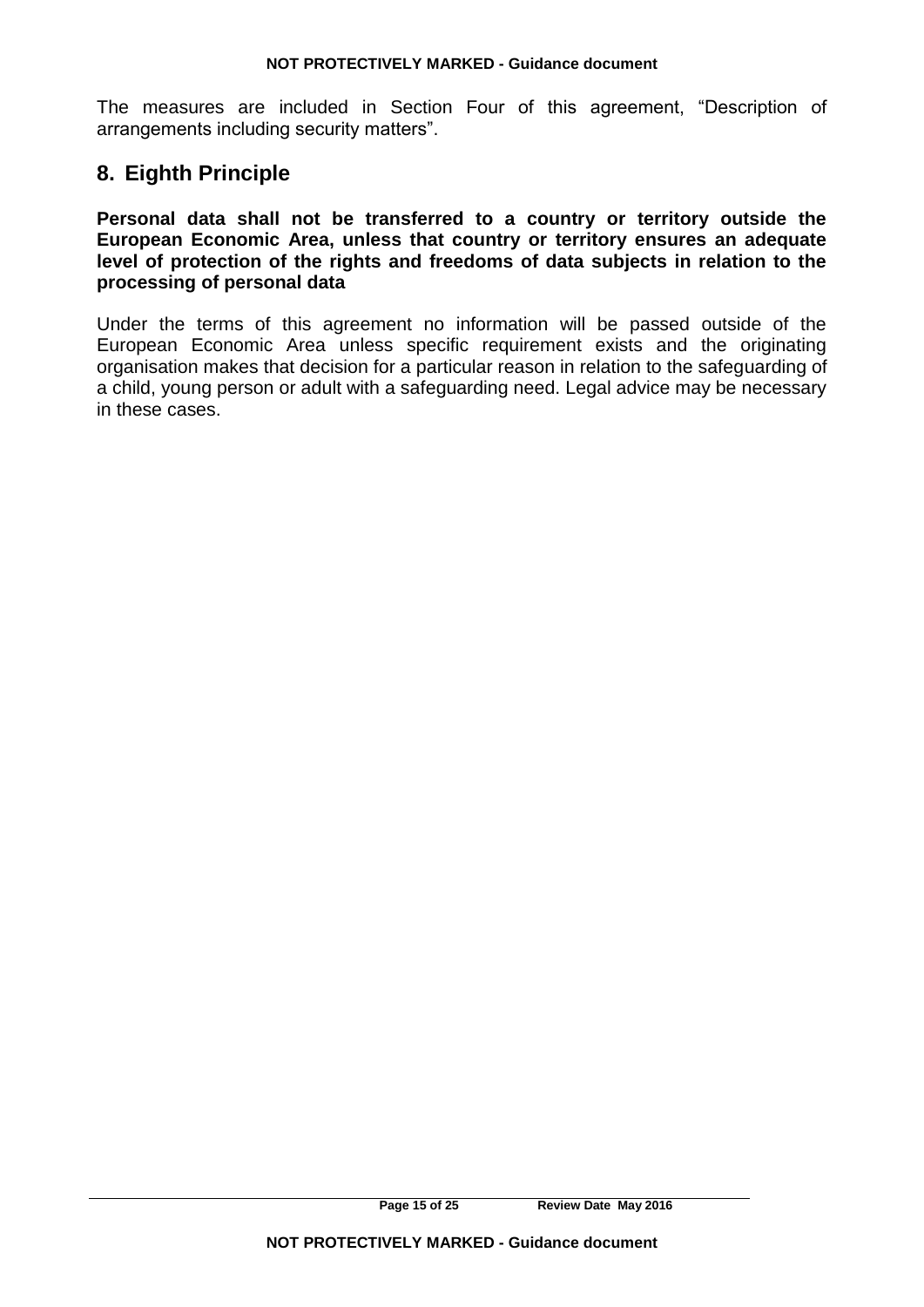# **Section 4. Description of arrangements including security matters.**

# **Business Processes**

### **Information entering the MASH from Police:**

Where it has come to the police's attention that a child is in circumstances that are adversely impacting upon their welfare or safety i.e. failing at least one of the 5 Every Child Matters outcomes, a Pre-Assessment Checklist (PAC) report will be placed by the reporting police officer on to the MPS IT system MERLIN.

Police officers based in the MASH will give the MASH administrator a list of cases subject to a PAC at 9am every morning with their RAG rating. The MASH administrator will then check to see if there is an open case about the child on the Children's Services Framework-i database. Where there is an open case, the police will forward the PAC straight to the MASH administrator, who will send it on to the responsible allocated social worker. Where there is no open case on the child, the police officers will conduct further research about what other relevant information the MPS has relating to the welfare of the child. They will send the initial PAC and subsequent research on Form 87M via secure email to the MASH Administrator..

Upon receiving this information, the MASH Administrator will open a new case record on Framework-i. MASH data on Framework-i will be subject to restricted access so that only MASH team members can access the record. The information will then be sent to the MASH Manager who will use the information available to make an initial assessment to see if the child should be considered within the MASH environment, and which other agencies (represented within the MASH or outside) should be approached for further information.

If the decision is made to seek information held outside the MASH, the MASH manager will consider the issue of consent in respect of any PAC forwarded by the MPS for which they intend to seek further information from another partner.

These agencies will then be asked to provide relevant information to the MASH, for use in interacting with the child and safeguarding the child's well-being. This information is required so that a full a picture as possible is known about the child, meaning the best and most appropriate assistance can be given to them. Based on an assessment of all the information gathered, the MASH manager will then decide what the most suitable course of action will be (ie, referral to social services, placement on an early intervention option etc). Relevant information will then be passed on to agencies who 'need-to-know' that information when interacting with that child.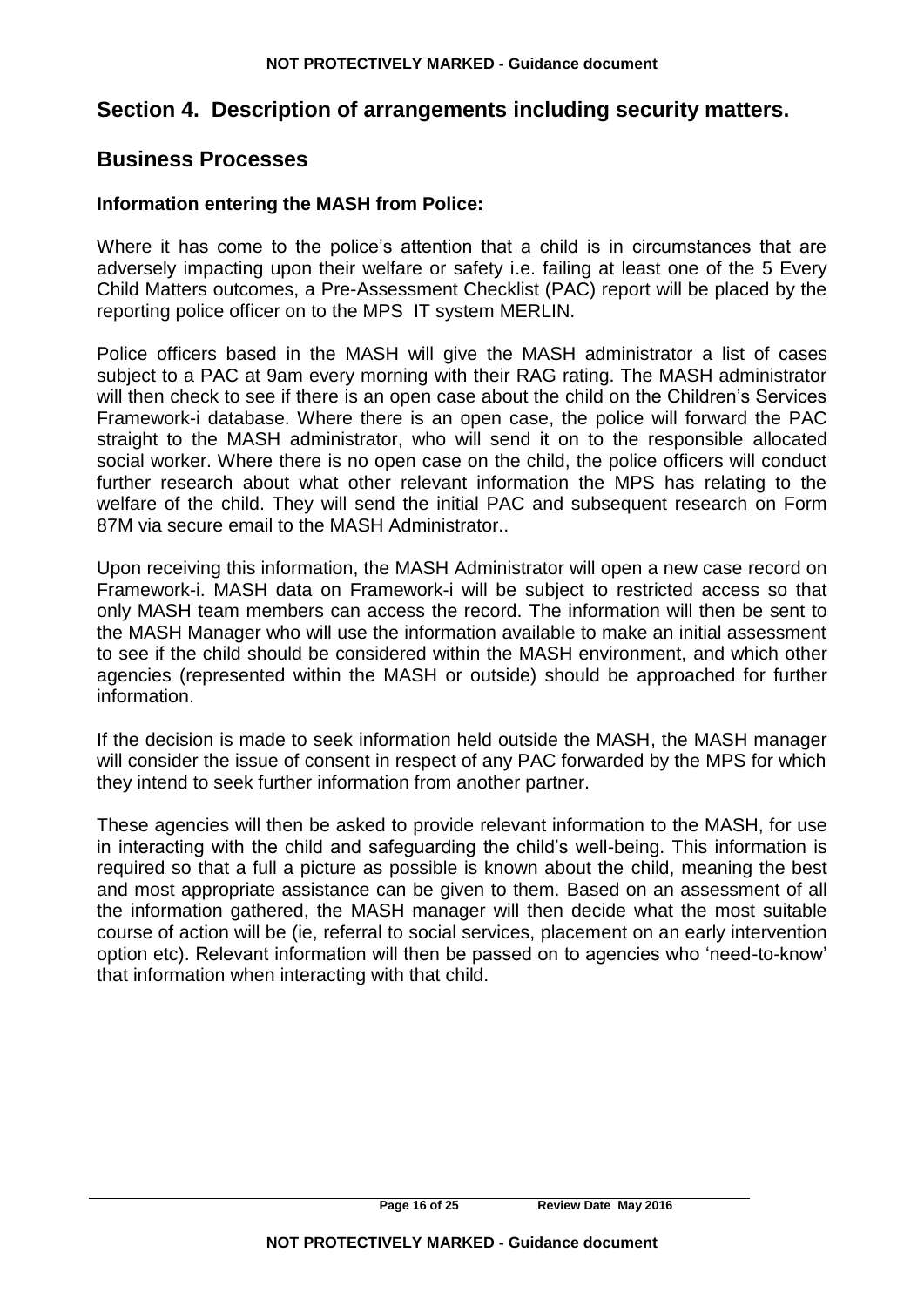### **Information entering the MASH from non-police sources:**

Information about a child where there are concerns about their welfare will be passed to the MASH administrator. Similar to the police process, the MASH administrator will check to see if there is an open case, and if so, forward that information on to the relevant allocated social worker. Where there is not an open case, the MASH Administrator will open a case record on Framework-i and pass the information on to the MASH Manager to make an initial assessment of the case. As above, all MASH data held on Framework-i will be subject to restricted access.

Before considering if the case should continue though the MASH process, the MASH manager will consult with the police sergeant based within the MASH to see if a crime has been committed. If one has, this will be recorded by the police and an investigation initiated. A decision will then be made as to whether action can be taken by the MASH at this time or whether this should wait for the conclusion of the police investigation.

If it is decided that the case should continue through the MASH process, other relevant agencies (both inside and outside the MASH, including the police) will be asked to provide relevant information to the MASH so that the MASH manager will have as full a picture as possible when assessing and making decisions as to what the best and most appropriate assistance and interaction with the child should be. Once they have decided what this is, the MASH manager will refer the child to that service, passing across relevant information that the agency they have been referred to 'need-to-know'.

### **Business Continuity**

All partners to this agreement will provide a list of contacts to deal with queries and requests for information under this agreement. The organisations will also nominate persons to act as the contact to ensure continuity in the absence of the original points of contact. If secure email is not available, then information will be shared via hand or fax.

All information will be recorded in Framework-I, with access restricted to MASH team members. However, other agencies can and are encouraged to keep their own records so that each organisation is aware of which and how its information is being used.

### **Confidentiality and Vetting**

The information to be shared under this agreement is classified as 'RESTRICTED' under the Government Protective Marking System. Vetting is not mandatory to view this grade of information; however staff working within the MASH environment will either be vetted to CTC level or have an 'Enhanced' DBS check. What is required at 'RESTRICTED' level access is a strict 'need-to-know' the information, which all staff viewing shared information must have.

Signatories to this agreement agree to seek the permission of the originating agency if they wish to disseminate shared information outside of the MASH environment. Such permission will only be granted where proposed sharing is within the agreed principles: i.e. for safeguarding and supporting the wellbeing of children or for policing purposes, (page 9).

**Page 17 of 25 Review Date May 2016**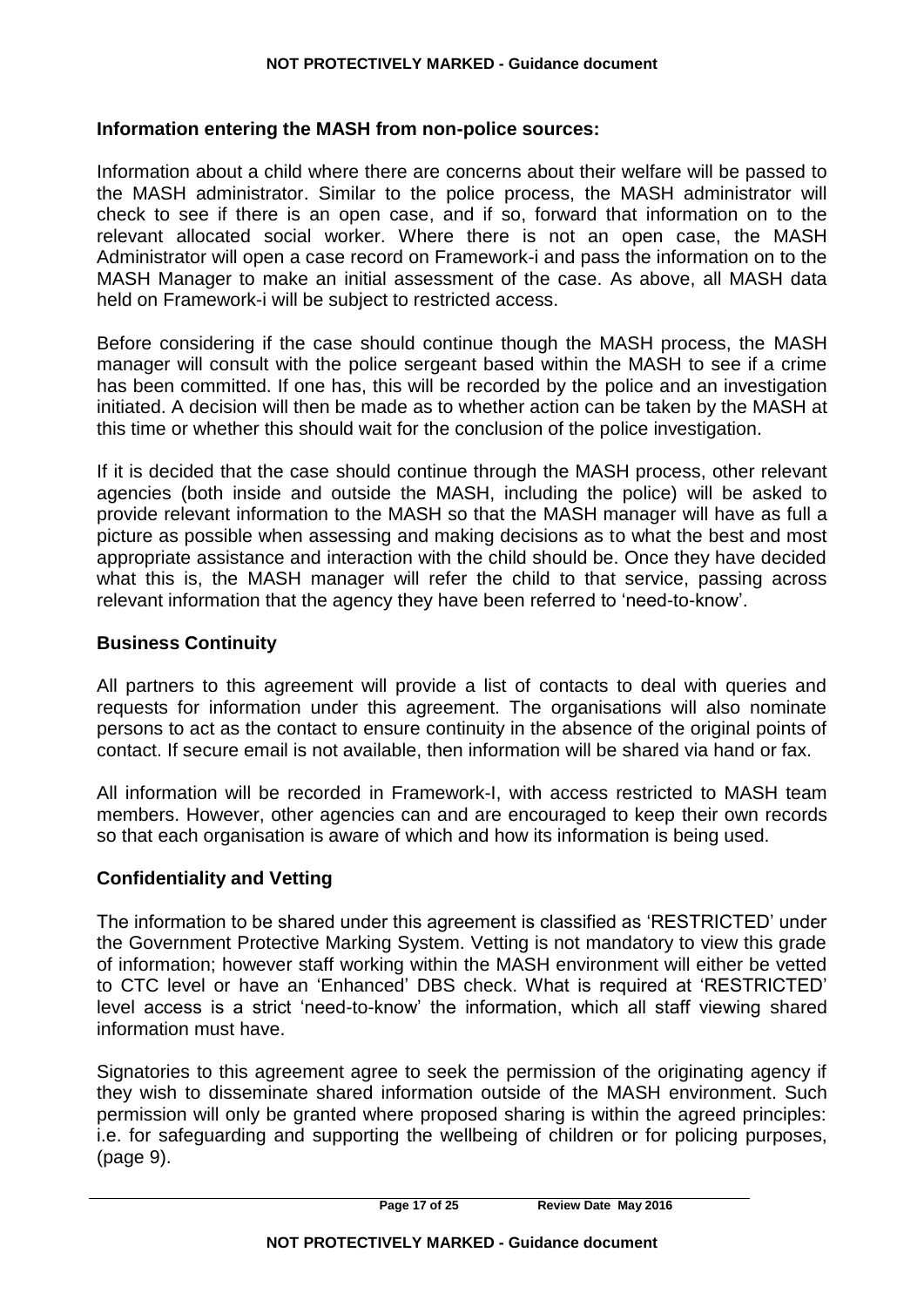### **Compliance**

All signatories to this agreement accept responsibility for ensuring that all appropriate security arrangements are complied with. Any issues concerning compliance with security measures will form part of the annual review of this agreement.

### **Sanctions**

Any unauthorised release of information or breach of conditions contained within this agreement will be dealt with through the internal discipline procedures of the individual partner agency.

Non-compliance and/or breaches of the security arrangements with regards to police information will be reported to the MPS Borough and reviewed with regards for any risk in the breach.

All parties are aware that in extreme circumstances, non-compliance with the terms of this agreement may result in the agreement being suspended or terminated.

### **Training / Awareness**

All partners will hold a copy of this agreement. It is the responsibility of each partner to ensure that all individuals likely to come in contact with the data shared under this agreement are trained in the terms of this agreement and their own responsibilities.

### **Partner's Building and Perimeter Security**

Information will be stored in secured premises, e.g. not in areas where the public have access.

### **Movement of Information**

Information will be sent and received electronically to ensure there is an audit trail of its movement.

Any e-mail communication will be by way of secure, appropriate and approved methods. The Wandsworth MASH will use the Criminal Justice Secure eMail (CJSM) to ensure that information shared within the MASH is done securely.

### **Storage of Information on Partner's System**

The MASH enquiry records will be stored in Framework-i. However, other agencies may be passed information from the MASH case record where appropriate for further interaction with a child, which may also be stored electronically.

All signatories to this agreement confirm that there are adequate security measures on their electronic systems that information from partners may be transferred. Information can only be accessed via username and password. Partners confirm that permission to access MASH information held electronically by partners will be granted on a strict 'need-to-know' basis once it is contained within partners' electronic systems.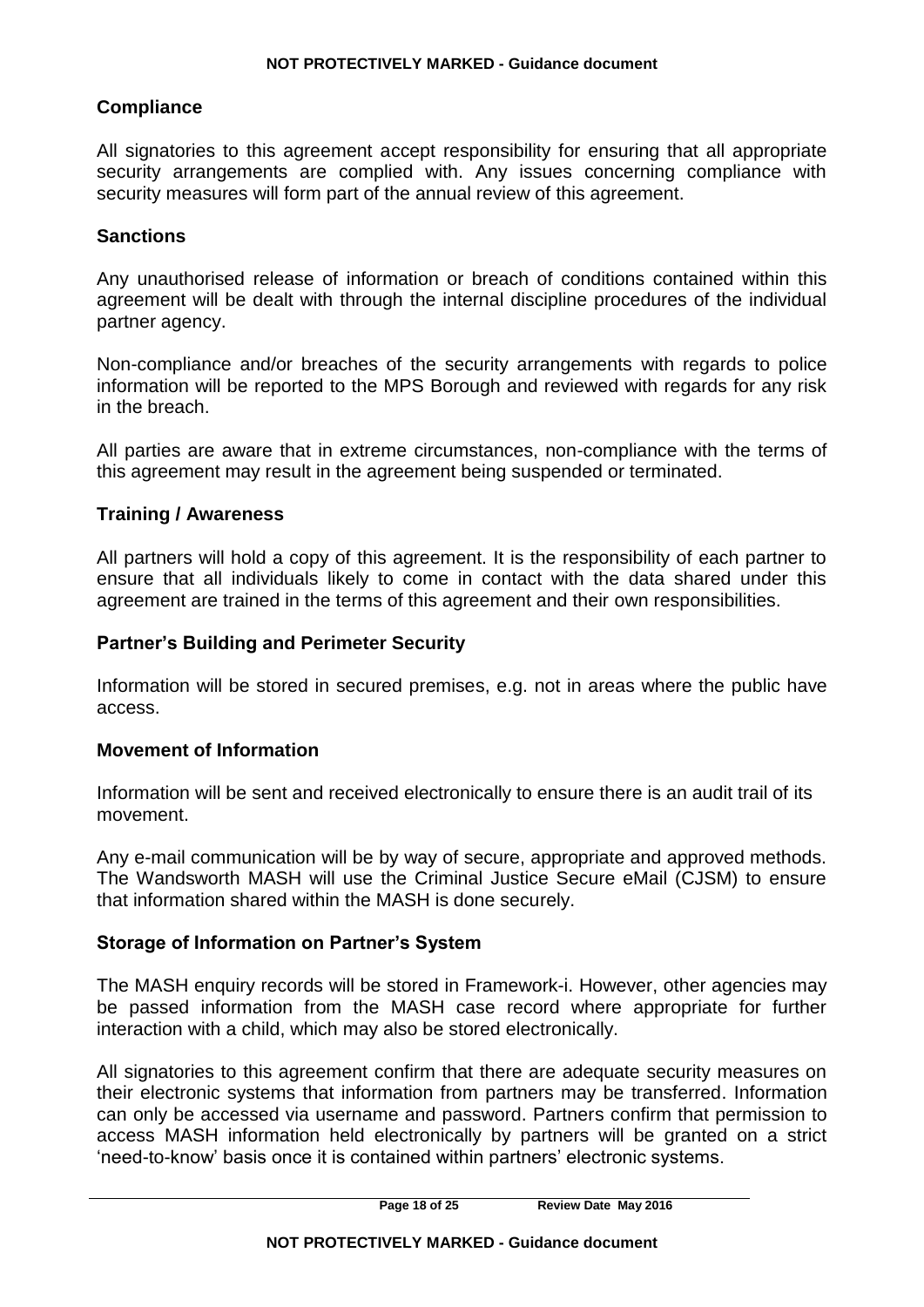### **Storage of Papers**

It is not the intention of this agreement that information will be produced in a hard format. If information is printed off an electronic system, it will be the partner's responsibility to keep the information secure by measures such as storing documents in a locked container when not in use. Access to printed documents must be limited only to those with a valid 'need to know' that information. There should also be a clear desk policy and particular information from any agency is only assessed when needed and stored correctly and securely when not in use.

### **Disposal of Electronic Information**

Once information contained within emails is transferred to partner's electronic systems, the emails will be deleted.

Information will be held in electronic systems until the information is no longer required. Information provided as part of this agreement will be the subject of review by the partner agencies. Information will be destroyed in accordance with each agencies code of practice in handling information and with regards to their responsibilities under the Data Protection Act.

If information is stored by partners electronically on their systems, information must be overwritten using an appropriate software utility e.g. Norton Utilities or CD discs physically destroyed

### **Disposal of Papers**

As mentioned previously, it is not the intention of this agreement that information will be produced in a hard format. If information is printed off an electronic system, it will be the partner's responsibility to dispose of the information in an appropriate secure manner i.e. shredding or through a 'RESTRICTED' waste system, once it is no longer needed.

### **Reporting procedures**

Where non-anonymised information is to be used for service planning, commissioning, statutory returns and review, the agreed procedure should be followed. Either:

- The parties will anonymise information before they make it available for service planning, commissioning, statutory returns and review purposes; or
- Sharing information for service planning, commissioning, statutory returns and review purposes will follow the local procedure, which should have been approved by the Parties' respective Caldicott Guardians, data protection officers or equivalent.

### **Review**

The arrangements held within this document will be reviewed annually.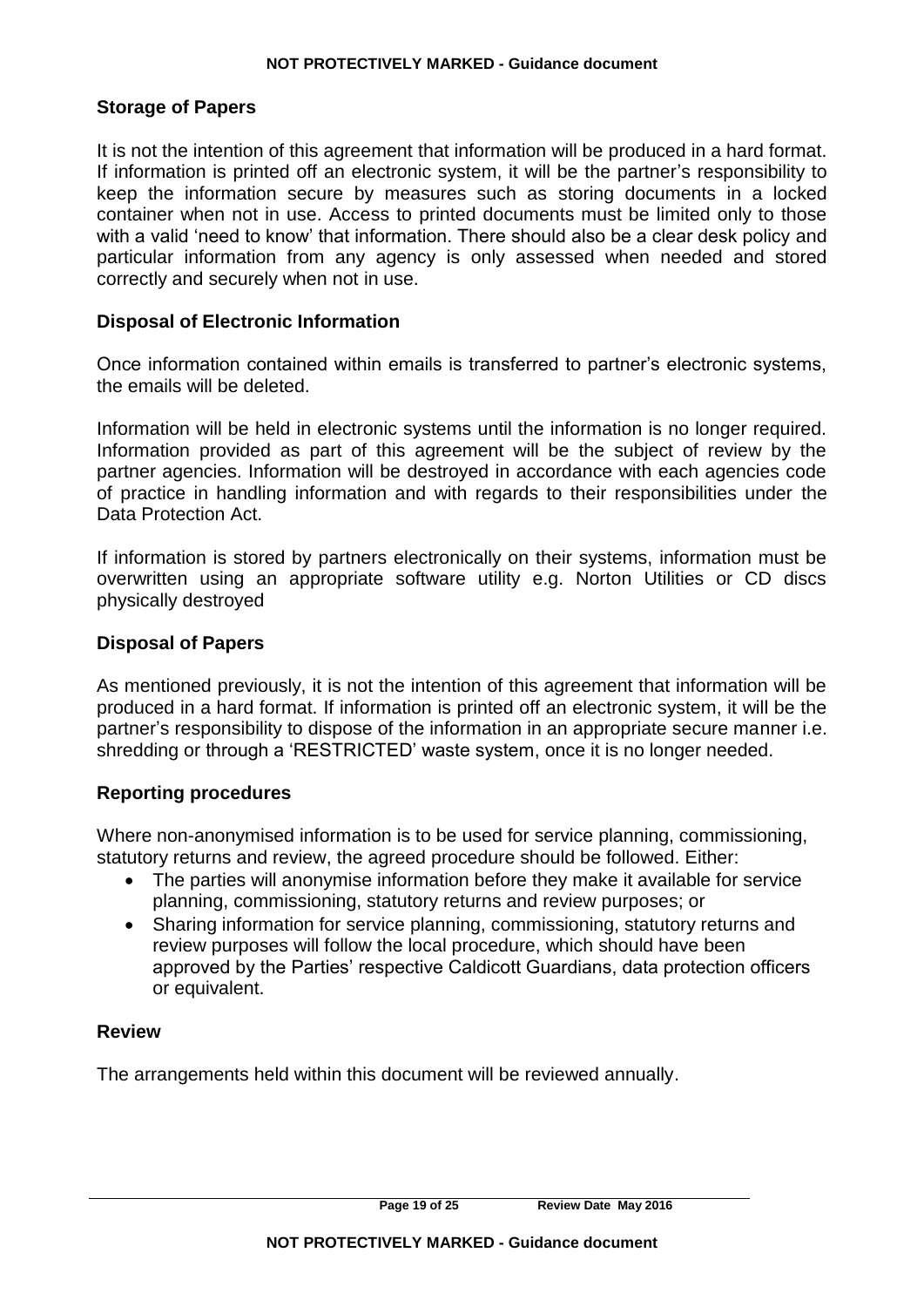### **Freedom of Information Requests**

This document and the arrangements it details will be disclosable for the purposes of the Freedom of Information Act 2000 and so will be published within the signatories' Publication Schemes.

Any requests for information made under the Act that relates to the operation of this agreement should, where applicable, be dealt with in accordance with the Code of Practice under S.45 Freedom of Information Act 2000.

This Code of Practice contains provisions relating to consultation with others who are likely to be affected by the disclosure (or non-disclosure) of the information requested. The Code also relates to the process by which one authority may also transfer all or part of a request to another authority if it relates to information they do not hold.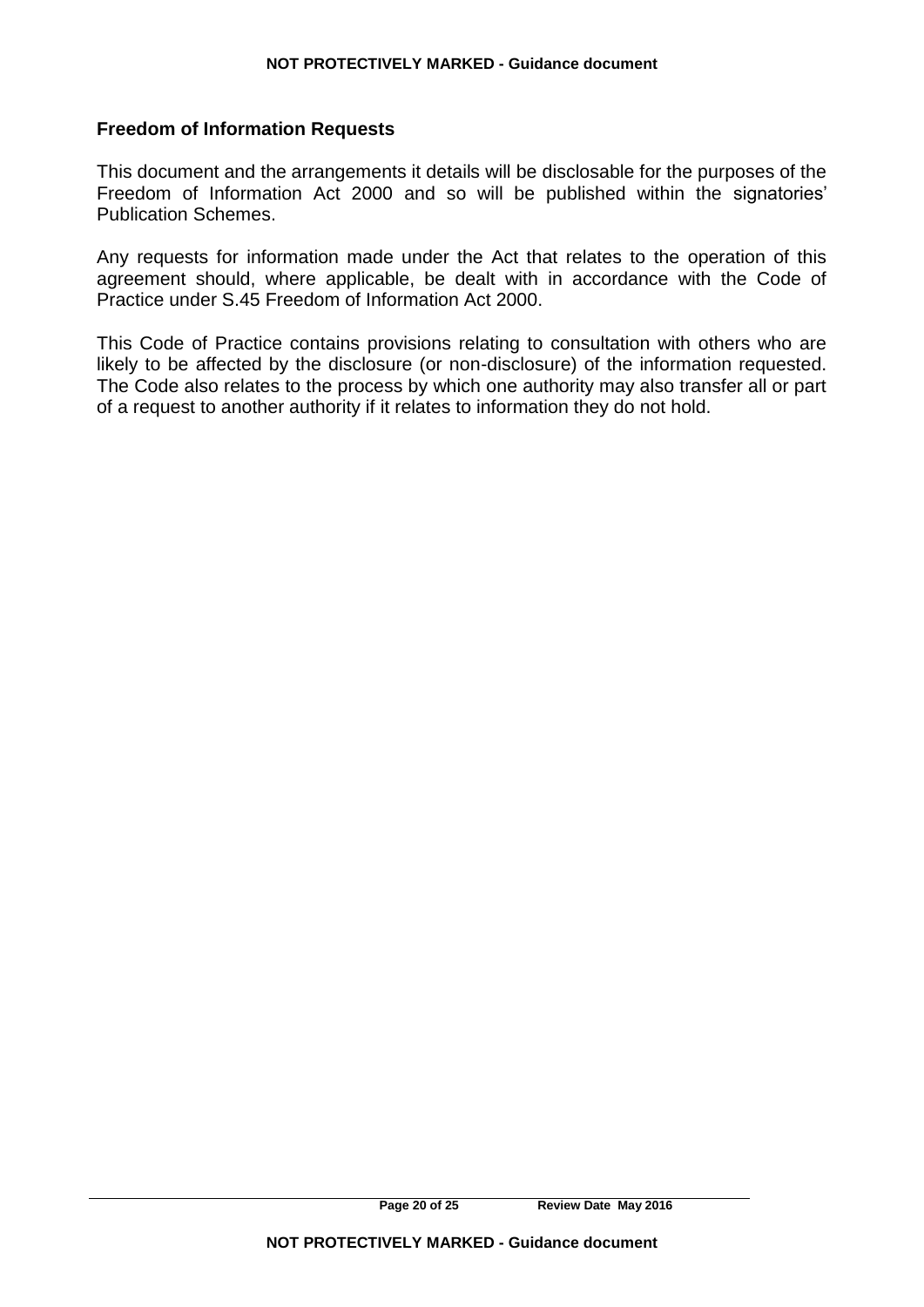# **Section 5. Agreement to abide by this arrangement**

The agencies signing this agreement accept that the procedures laid down in this document provide a secure framework for the sharing of information between their agencies in a manner compliant with their statutory and professional responsibilities.

As such they undertake to:

- Implement and adhere to the procedures and structures set out in this agreement.
- Ensure that where these procedures are complied with, then no restriction will be placed on the sharing of information other than those specified within this agreement.
- Engage in a review of this agreement with partners initially after 6 months from signature then at least annually.

### **We the undersigned agree that each agency/organisation that we represent will adopt and adhere to this information sharing agreement:**

| <b>Agency</b>                                                          | <b>Post Held</b>                                                     | <b>Name</b>                | <b>Signature</b> | <b>Date</b> |
|------------------------------------------------------------------------|----------------------------------------------------------------------|----------------------------|------------------|-------------|
| Metropolitan<br><b>Police Service,</b><br>Wandsworth<br><b>Borough</b> | <b>Borough</b><br><b>Commander</b>                                   | <b>Richard Smith</b>       | ו' ו             | U/3         |
| Wandsworth<br><b>Council</b>                                           | <b>Chief Executive</b>                                               | <b>Paul Martin</b>         |                  |             |
| Wandsworth<br><b>Council</b>                                           | <b>Director of</b><br><b>Education and</b><br><b>Social Services</b> | Dawn<br><b>Warwick</b>     | Nioruck          | 3 2 3       |
| <b>St George's</b><br><b>Healthcare NHS</b><br><b>Trust</b>            | <b>Caldicott</b><br><b>Guardian</b>                                  | R. Given-<br><b>Wilson</b> |                  | 16/10/13    |
| Wandsworth<br><b>Clinical</b><br>Commissioning<br>Group                | <b>Caldicott</b><br>Guardian                                         | <b>Andy Neil</b>           |                  | 8 n         |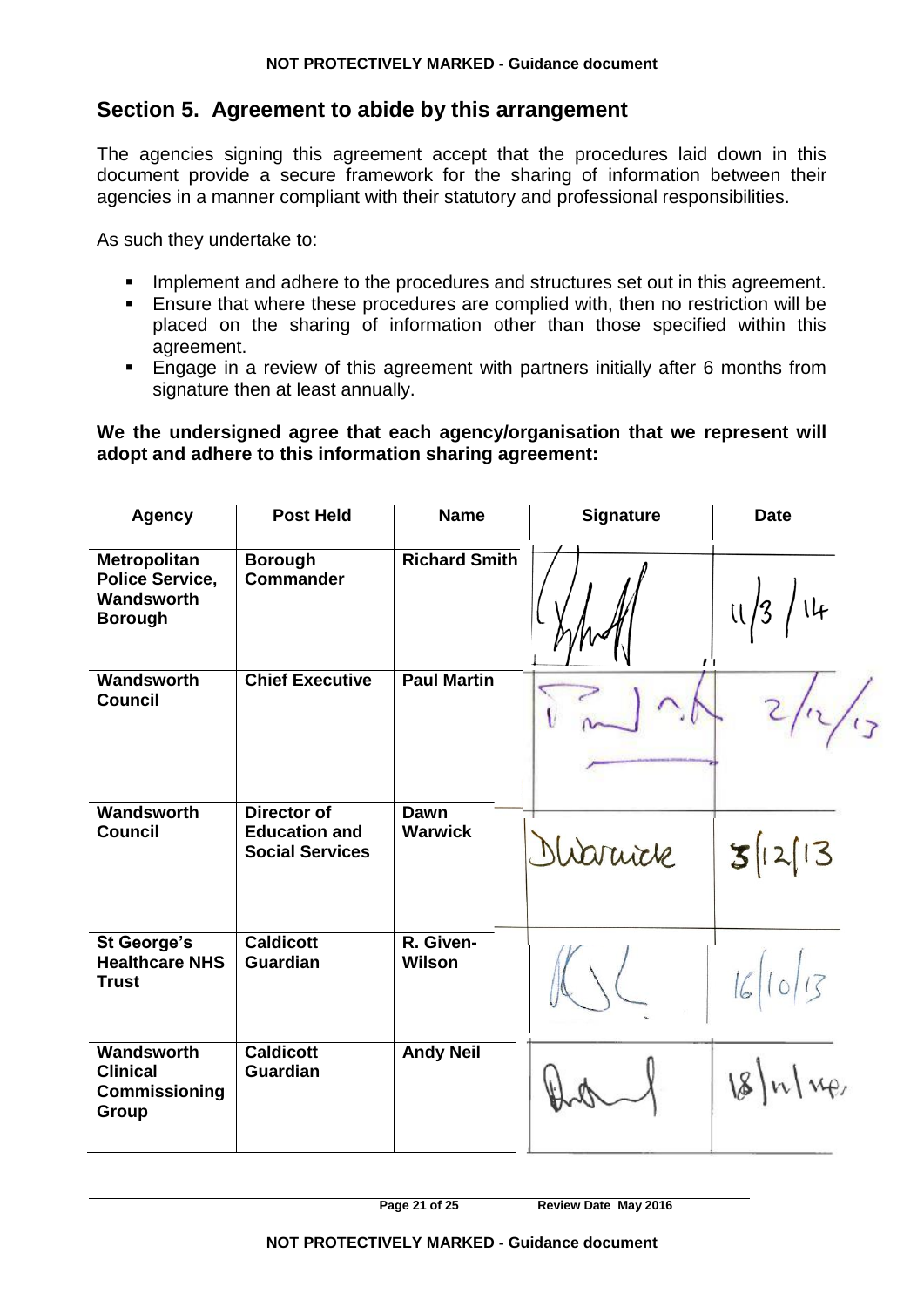| <b>National</b><br><b>Probation</b><br>Service,<br>London<br><b>Division</b>                      | <b>Acting Assistant</b><br><b>Chief Officer,</b><br><b>Lambeth and</b><br><b>Wandsworth LDU</b> | <b>Juliet</b><br><b>Wharrick</b> |  |
|---------------------------------------------------------------------------------------------------|-------------------------------------------------------------------------------------------------|----------------------------------|--|
| <b>NHS South</b><br><b>West London</b><br>and St George's<br><b>Mental Health</b><br><b>Trust</b> |                                                                                                 |                                  |  |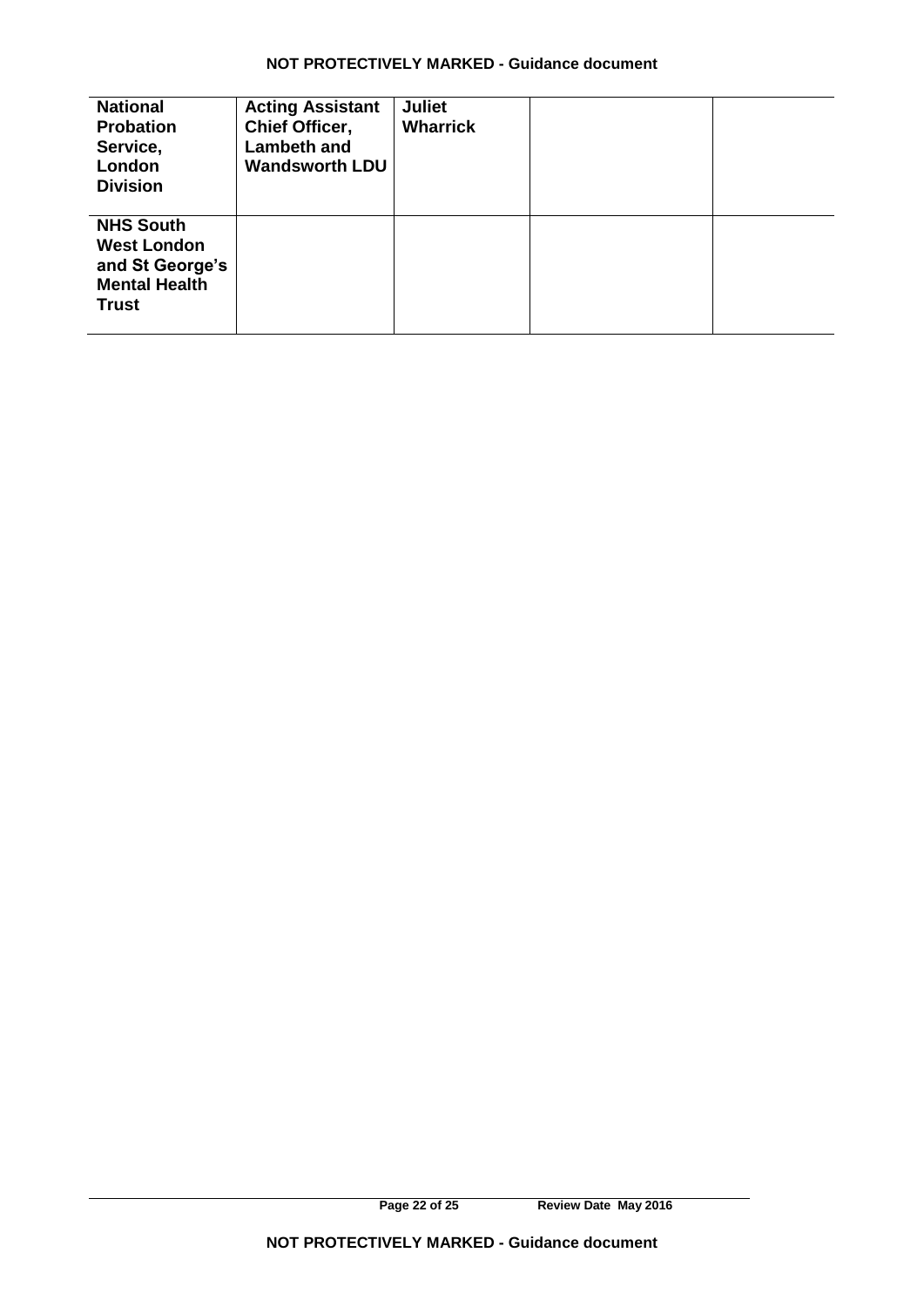# **Annex A: guidance on handling information in the MASH from an NHS point of view**

| ⊾rei∩r |                                                                                                                                                                                                                                |
|--------|--------------------------------------------------------------------------------------------------------------------------------------------------------------------------------------------------------------------------------|
|        | 21 December 2012                                                                                                                                                                                                               |
| ⊥ıth∩r | V0.1: NHS London: Stephen Elgar, Richard Carthew (based on Havering<br>MASH draft ISA)<br>V0.2 Amended by Mary Mullix (NHSL) and Mark Clark (MPS)<br>V0.3 Amended following comments from the London MASH Operational<br>Group |

### **1. Information entering the MASH from non-police sources**

- 1.1 Information about a child where there are concerns about their welfare will be passed to the local authority decision maker in the MASH (i.e. the person who co-ordinates the MASH enquiry). Similarly to the police process, they will check the Framework-i system to see if there is an open case, and if so, forward that information on to the relevant case-worker. Where there is not an open case, they will create a new case record in a restricted access MASH area of Framework-i, see if there is any other relevant information held by Children's Services and conduct a MASH risk assessment.
- 1.2 Before considering if the case should continue through the MASH process, the local authority decision maker of the MASH will consult with the Police Sergeant based within the MASH to see if a crime has been committed. If one has, this will be recorded by the sergeant and an investigation started. A decision will then be taken as to whether action can be taken by the MASH then or they should wait for the conclusion of the police investigation.
- 1.3 If it is decided that the case can continue through the MASH process, other relevant agencies (both inside and outside the MASH, including the police) will be asked to provide relevant information to the MASH so that the local authority decision maker will have full a picture as possible when assessing and making decisions as to what the best and most appropriate assistance and interaction with the child should be. The contact for health is the health professional who forms part of the MASH team who will contact other health partners to obtain information to assist in the risk assessment. Once they have decided what this is, the local authority decision maker will refer the child to that service, passing across relevant information to the agency they have been referred to on a 'need-to-know'.

### **2. Business Continuity**

- 2.1 All partners to this agreement will provide a list of contacts to deal with queries and requests for information under this agreement. The organisations will also nominate persons to act as the contact to ensure continuity in the absence of the original points of contact.
- 2.2 If secure email is not available, then information will be shared via hand or fax [or orally, and recorded contemporaneously in the MASH].

**Page 23 of 25 Review Date May 2016**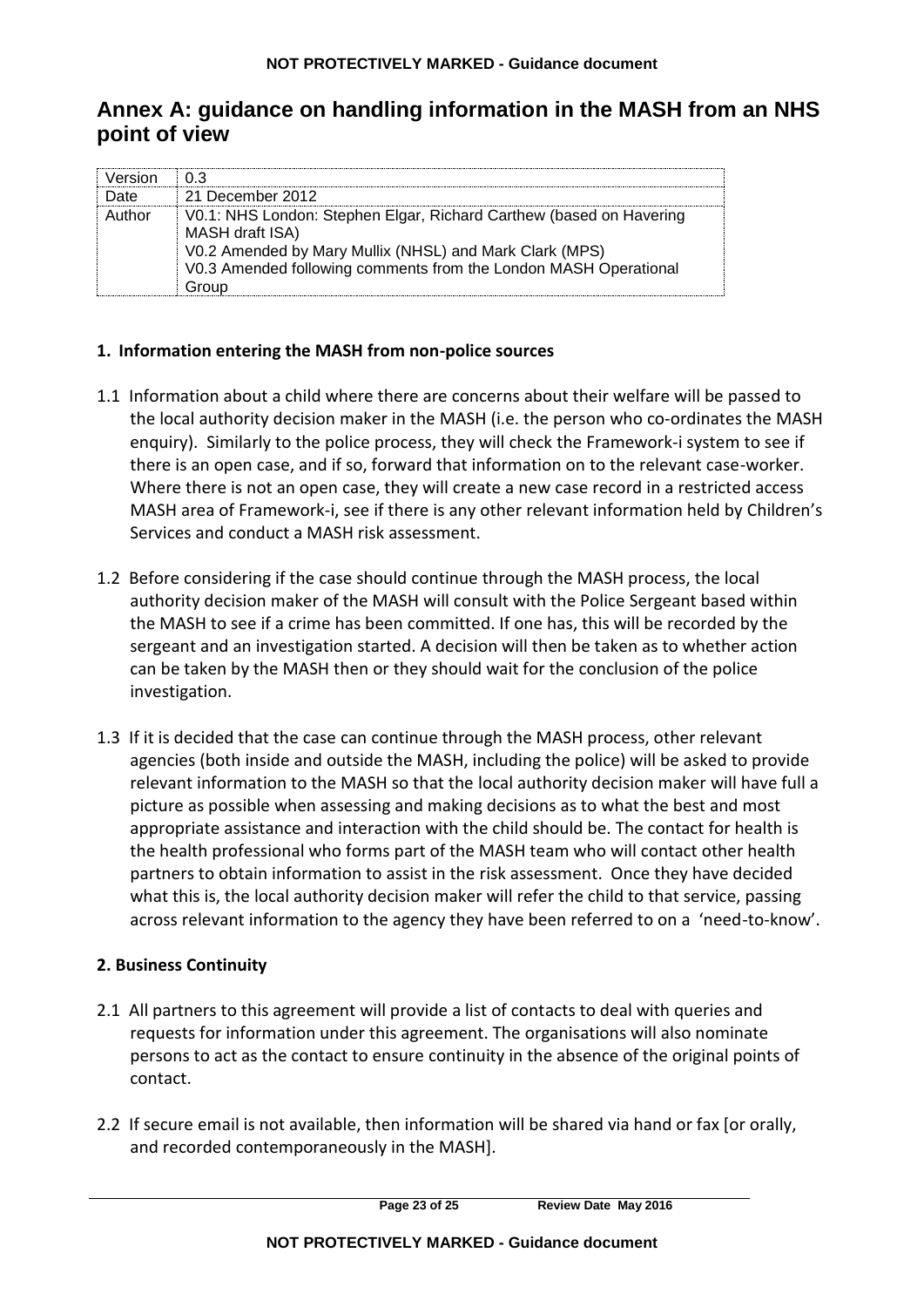2.3 All information will be recorded centrally in a restricted access MASH area on Framework-i. However, other agencies can and are encouraged to keep local records so that their organisation is aware of how its information is being used.

### **3. Confidentiality and Vetting**

- 3.1 The information to be shared under this agreement is classified as 'RESTRICTED' under the Government Protective Marking System. Vetting is not mandatory to view this grade of information; however staff working within the MASH environment will either be vetted to CTC level or will be CRB vetted. What is required at 'RESTRICTED' level access is a strict 'need-to-know' the information, which all staff viewing shared information will have.
- 3.2 Signatories to this Information Sharing Agreement agree to seek the permission of the originating agency if they wish to disseminate shared information outside the MASH environment. Such permission will only be granted where proposed sharing is within the agreed principles: i.e. for policing purposes, safeguarding and supporting the wellbeing of children.

### **4. Movement of Information**

- 4.1 Information will be sent and received electronically to ensure there is an audit trail of its movement. All information shared over the phone should be recorded contemporaneously in the MASH records.
- 4.2 Any e-mail communication will be by way of secure, appropriate and approved methods. The sharing of any information must be done via secure email, meaning only email addresses with .pnn, .gcsx, .cjsm, .gsi and nhs.net will be used.

### **5. Storage of Information on Partner's System**

- 5.1 The MASH case records normally will be stored on Framework-i. However other agencies may be passed information from the MASH case record where appropriate for further interaction with a child, which may also be stored electronically.
- 5.2 All signatories to this agreement confirm that there are adequate security measures on their electronic systems that information from partners may be transferred (but only on a strict need-to-know basis). Information can only be accessed via username and password. Partners confirm that permission to access to MASH information held electronically by partners will be granted on a strict 'need-to-know' basis once it is contained within partners' electronic systems.

### **6. Storage of Papers**

6.1 It is not the intention of this agreement that information will be produced in a hard format. If information is printed off of an electronic system, it will be the partners' responsibility to keep the information secure by measures such as storing documents in a locked container when not in use. Access to printed documents must be limited only to those with a valid 'need to know' that information. There should also be a clear desk policy where MPS

**Page 24 of 25 Review Date May 2016**